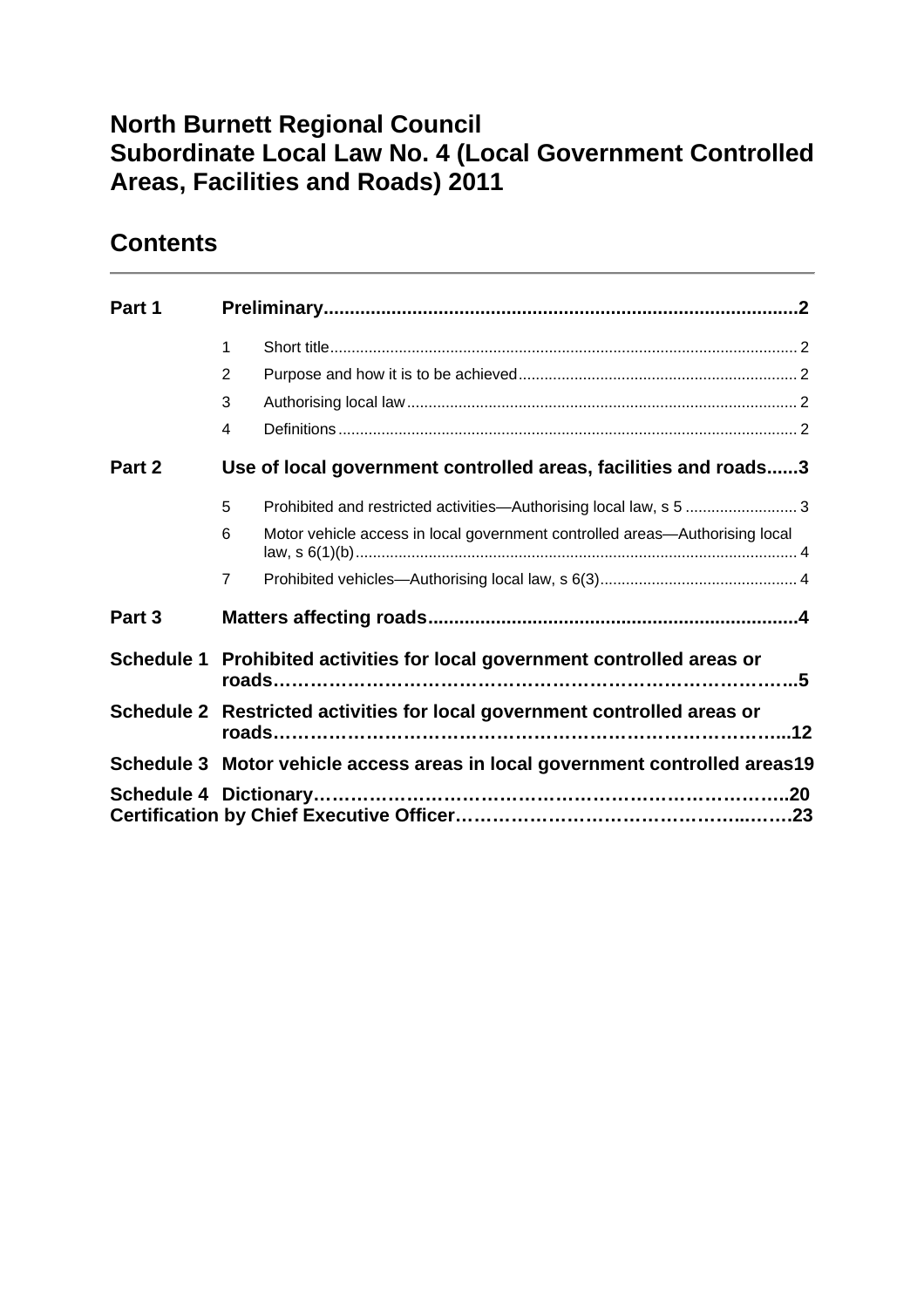## **Part 1** Preliminary

#### **1 Short title**

This subordinate local law may be cited as *Subordinate Local Law No. 4 (Local Government Controlled Areas, Facilities and Roads) 2011.*

#### **2 Purpose and how it is to be achieved**

- (1) The purpose of this subordinate local law is to supplement *Local Law No.4 (Local Government Controlled Areas, Facilities and Roads) 2011* in order to protect the health and safety of persons using local government controlled land, facilities, infrastructure and roads and preserve features of the natural and built environment and other aspects of the amenity of local government controlled land, facilities, infrastructure and roads.
- (2) The purpose is to be achieved by providing for—
	- (a) the regulation of access to local government controlled areas; and
	- (b) the prohibition or restriction of particular activities in local government controlled areas or roads; and
	- (c) the applicable minimum standards where owners are required to fence land adjoining a road.

#### **3 Authorising local law**

The making of the provisions in this subordinate local law is authorised by *Local Law No.4 (Local Government Controlled Areas, Facilities and Roads) 2011* (the *authorising local law*)*.* 

#### **4 Definitions**

- (1) Particular words used in this subordinate local law have the same meaning as provided for in the authorising local law.
- (2) In this subordinate local law—

#### *aquatic equipment* means—

- (a) a boat or vessel; or
- (b) a surf ski; or
- (c) a jet ski; or
- (d) a surf board; or
- (e) a sail board; or
- (f) a body board; or
- (g) a remote controlled hobby craft; or
- (h) another device (whether motorised or not) for use on or in water to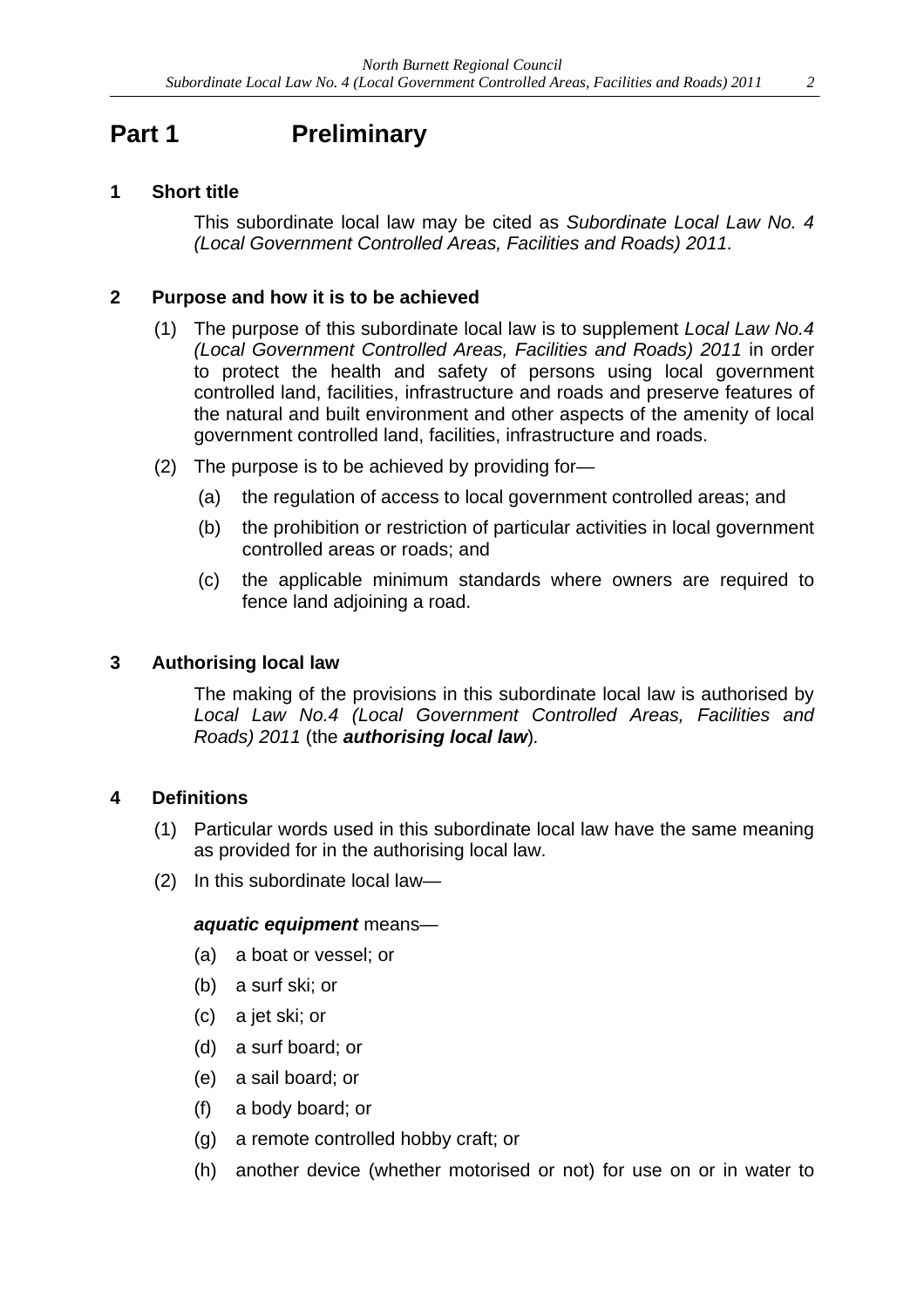carry a person or thing across or through water or for recreational use in water.

#### *authorised by an authorised person—*

- (a) means that the action is authorised by a written authorisation signed by an authorised person; and
- (b) does not mean an approval mentioned in section 5(b) of *Local Law No.1 (Administration) 2011*.

*boat landing area* includes a jetty, pontoon, queuing beach and set-down area.

*emergency vehicle* see the authorising local law, section 6(7).

*queuing beach* means a designated standing area adjacent to a boat ramp for the purpose of landing boats and other vessels prior to the use of a boat ramp.

*set down area* means a designated area for the setting down or picking up of passengers or goods in connection with boats and other vessels using the boat landing area.

*service vehicle* means a vehicle that is currently being operated by officers authorised by the local government or a State Government agency to conduct maintenance or servicing activities in a local government controlled area.

*trailable vessel* means a vessel that is mounted on a trailer for road transport.

*trailer* has the meaning given in the *Transport Operations (Road Use Management) Act 1995*.

*vehicle* has the meaning given in the *Transport Operations (Road Use Management) Act 1995*.

*vessel* has the meaning given in the *Transport Operations (Road Use Management) Act 1995*.

### **Part 2 Use of local government controlled areas, facilities and roads**

#### **5 Prohibited and restricted activities—Authorising local law, s 5**

- (1) For section 5(1)(a) of the authorising local law, the activities prescribed in column 2 of schedule 1 are declared to be prohibited in the corresponding local government controlled area or road (or part thereof) mentioned in column 1 of schedule 1.
- (2) For section 5(1)(b) of the authorising local law, the activities prescribed in column 2 of schedule 2 are declared to be restricted in the corresponding local government controlled area or road (or part thereof) mentioned in column 1 of schedule 2, to the extent described in column 3 of schedule 2.
- (3) For section 5(4) of the authorising local law, the applicable penalty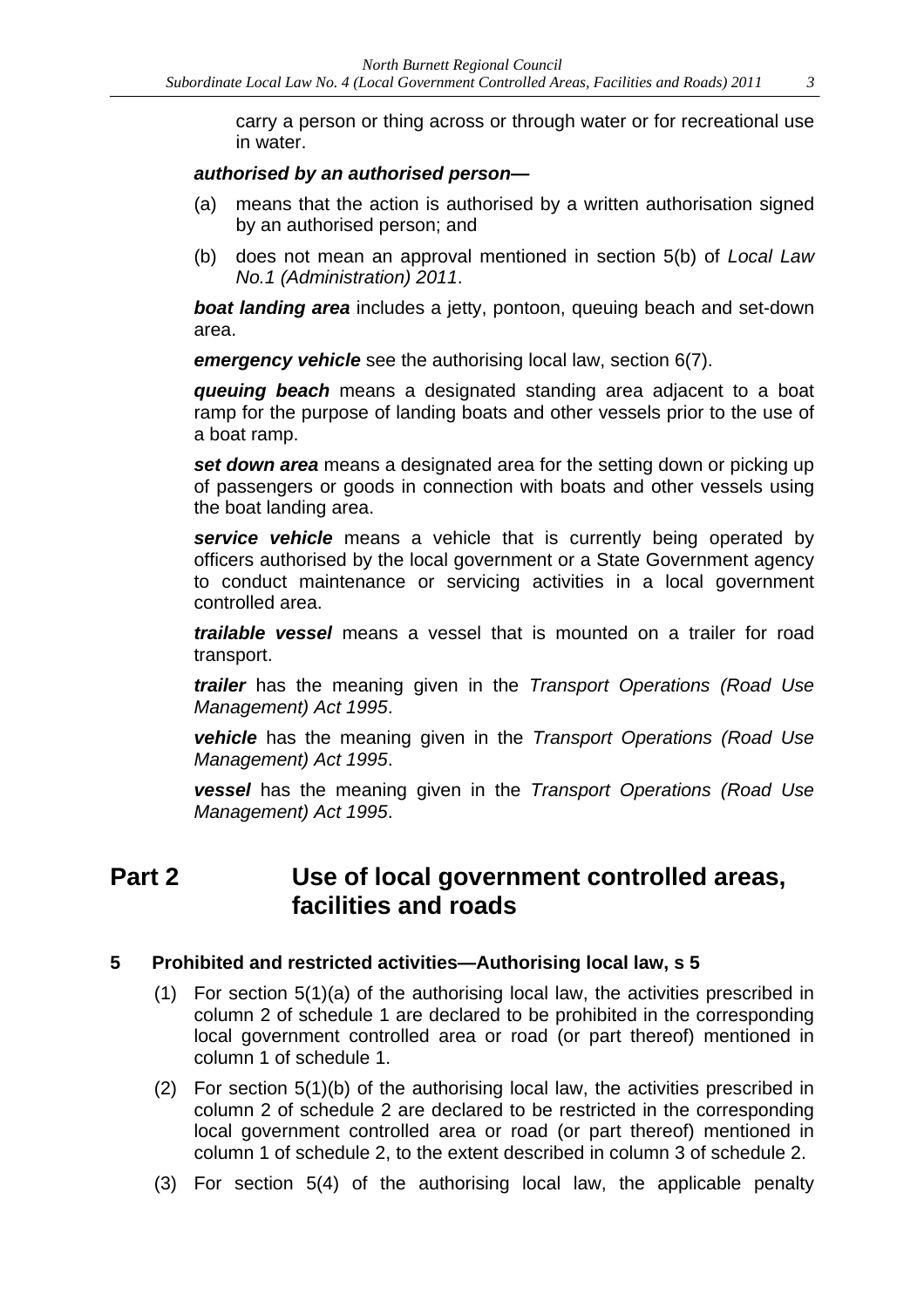category for each prohibited activity in column 2 of schedule 1 is prescribed in column 3 of schedule 1.

(4) For section 5(4) of the authorising local law, the applicable penalty category for each restricted activity in column 2 of schedule 2 is prescribed in column 4 of schedule 2.

#### **6 Motor vehicle access in local government controlled areas—Authorising local law, s 6(1)(b)**

For section 6(1)(b) of the authorising local law, the areas prescribed in column 1 of schedule 3 are declared to be motor vehicle access areas.

### **7 Prohibited vehicles—Authorising local law, s 6(3)**

For section 6(3) of the authorising local law, the specific types of motor vehicle prescribed in column 2 of schedule 3 are declared to be prohibited vehicles in the corresponding specified motor vehicle access area in column 1 of schedule 3.

### **Part 3 Matters affecting roads**

*This part has been intentionally left blank*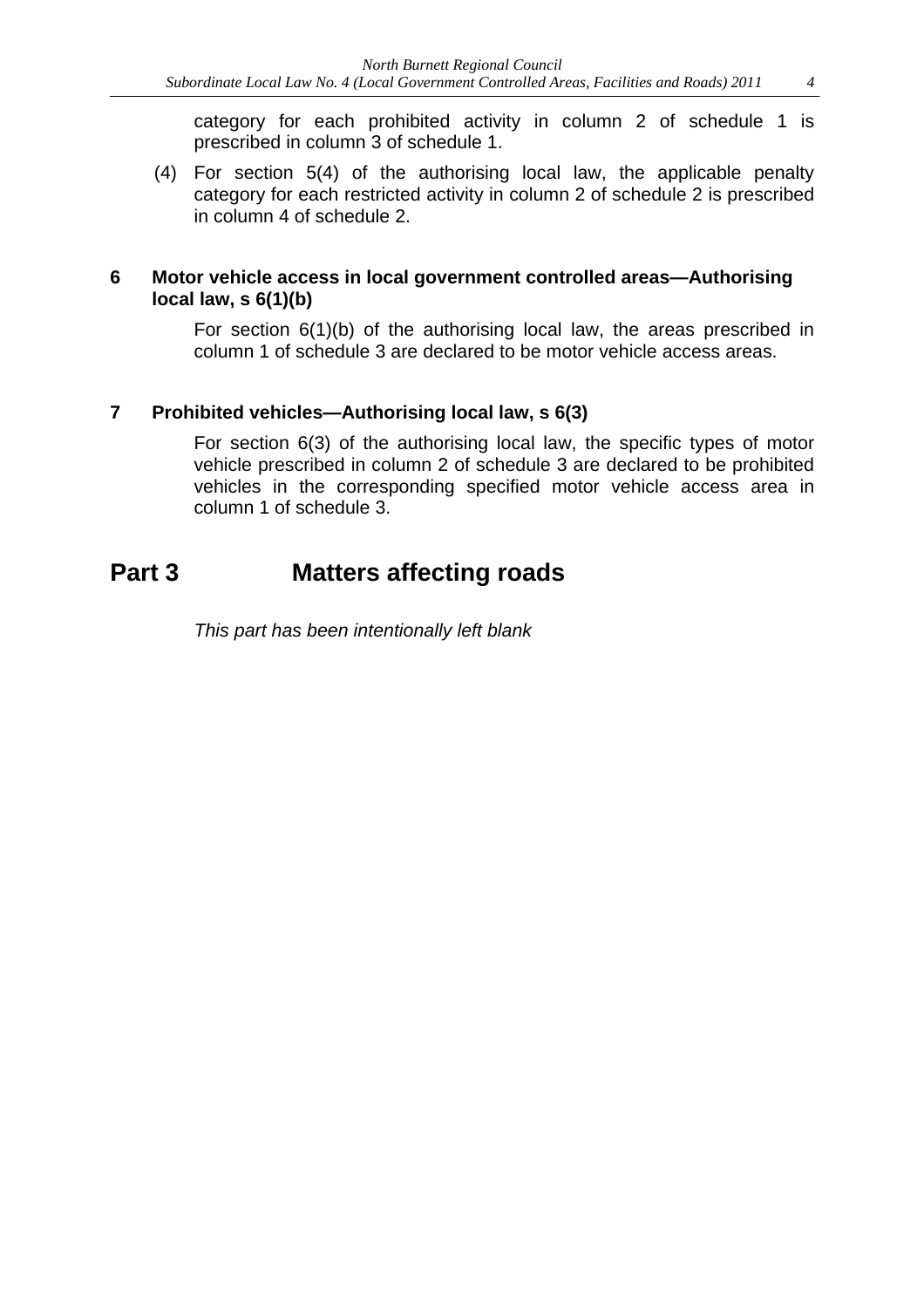## **Schedule 1 Prohibited activities for local government controlled areas or roads**

section 5(1)

These penalties are addition to restitution costs.

|   | <b>Column 1</b><br>Local government controlled area<br>or road | <b>Column 2</b><br><b>Prohibited activity</b>                                                                                                            | Column 3<br><b>Penalty</b><br>category |
|---|----------------------------------------------------------------|----------------------------------------------------------------------------------------------------------------------------------------------------------|----------------------------------------|
| 1 | All local government controlled<br>areas and roads             | Positioning a vehicle, vessel or<br>trailer for the primary purpose<br>of advertising the vehicle,<br>vessel or trailer for sale.                        | category 1                             |
|   |                                                                | Damage a road.                                                                                                                                           | category 3                             |
|   |                                                                | Damage vegetation.                                                                                                                                       | category 2                             |
|   |                                                                | Obstruct the effective<br>illumination of a road or a<br>footway with a tree or<br>vegetation.                                                           | category 2                             |
|   |                                                                | Obstruct clear vision by<br>vehicular and pedestrian traffic<br>with a tree or vegetation.                                                               | category 2                             |
|   |                                                                | Create a potential danger in<br>the opinion of an authorised<br>person to public safety for road<br>users.                                               | category 2                             |
|   |                                                                | Carry out domestic tasks,<br>including ablutions, cooking<br>and washing.                                                                                | category 2                             |
|   |                                                                | Doors or gates leading to<br>buildings must not project upon<br>a road or footway when<br>opened.                                                        | category 1                             |
|   |                                                                | Breaking, destroying,<br>damaging, defacing, disfiguring<br>or writing upon any structure or<br>any notice, whether<br>intentionally or unintentionally. | category 3                             |
|   |                                                                | Causing an offensive liquid,<br>sediment or substance to be<br>discharged onto a road.                                                                   | category 3                             |
|   |                                                                | Parking or leaving standing, an<br>unregistered vehicle on a road.                                                                                       | category 2                             |
| 2 | All footpaths in the local government<br>area                  | The occupier of the property<br>adjacent or adjoining footway<br>must not allow a footway to<br>become overgrown or allow<br>vegetation on a footway to  | category 1                             |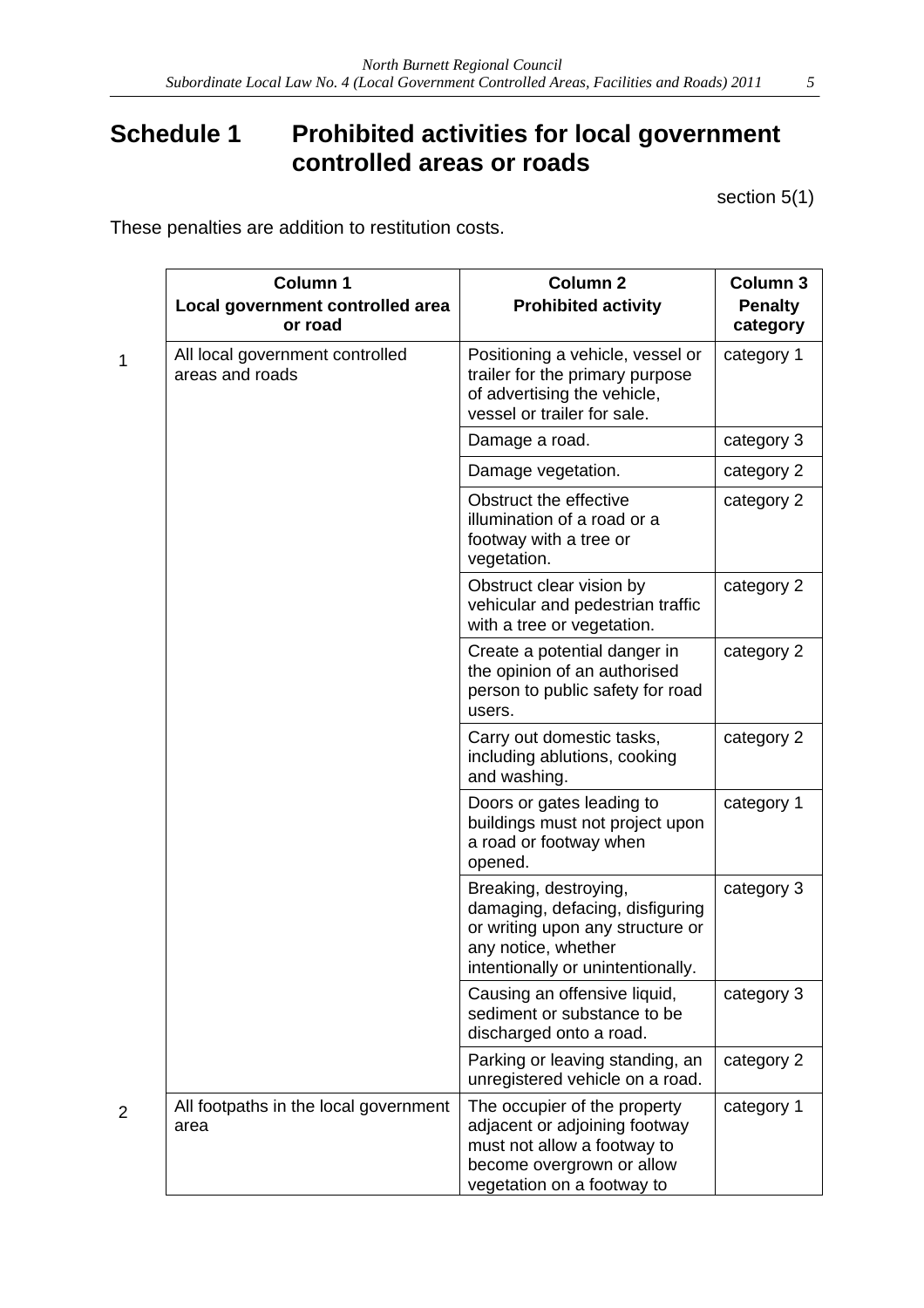|    | Column 1<br>Local government controlled area<br>or road                                                                                      | <b>Column 2</b><br><b>Prohibited activity</b>                                                                                                 | Column <sub>3</sub><br><b>Penalty</b><br>category |
|----|----------------------------------------------------------------------------------------------------------------------------------------------|-----------------------------------------------------------------------------------------------------------------------------------------------|---------------------------------------------------|
|    |                                                                                                                                              | cause a nuisance or become<br>unsightly, in the opinion of an<br>authorised person.                                                           |                                                   |
|    | Footpaths in the defined CBD areas                                                                                                           | Riding or using a bicycle,<br>wheeled recreational device or<br>wheeled toy, as defined in the                                                | category 1                                        |
|    | a) Biggenden-Edward Street<br>between Victoria Street and<br>Mary Street and Victoria<br>Street, between Edward<br>Street and George Street. | <b>Transport Operations (Road</b><br>Use Management) Act 1995                                                                                 |                                                   |
|    | b) Eidsvold-Moreton Street,<br>between Hodgkinson Street<br>and Mount Rose.                                                                  |                                                                                                                                               |                                                   |
| C) | Gayndah-Capper Street,<br>between Warton Street and<br>Simon Street and Maltby<br>Place.                                                     |                                                                                                                                               |                                                   |
| d) | Monto-Newton Street,<br>between Rutherford Street<br>and Lister Street.                                                                      |                                                                                                                                               |                                                   |
|    | e) Mundubbera-Lyons Street,<br>between Bauer and Bouverie<br>Street.                                                                         |                                                                                                                                               |                                                   |
|    | All cemeteries                                                                                                                               | Depasture any animal.                                                                                                                         | category 3                                        |
|    |                                                                                                                                              | Sell or buy an article or a thing.                                                                                                            | category 3                                        |
|    |                                                                                                                                              | Distribute or put up any<br>handbill, card, circular or<br>advertisement.                                                                     | category 3                                        |
|    |                                                                                                                                              | Damage or interfere with local<br>government infrastructure.                                                                                  | category 3                                        |
|    |                                                                                                                                              | Damage any tree, shrub or<br>plant.                                                                                                           | category 3                                        |
|    |                                                                                                                                              | Take part in any meeting other<br>than of a religious or<br>commemorative nature.                                                             | category 3                                        |
|    |                                                                                                                                              | Discharge a firearm except at a<br>military funeral or other<br>recognised type of funeral<br>service ordinarily involving<br>such discharge. | category 3                                        |
|    |                                                                                                                                              | Damage or interfere with any<br>grave, vault or memorial or with<br>any flowers or tokens placed<br>thereon.                                  | category 3                                        |
|    |                                                                                                                                              | Drive any vehicle otherwise                                                                                                                   | category 3                                        |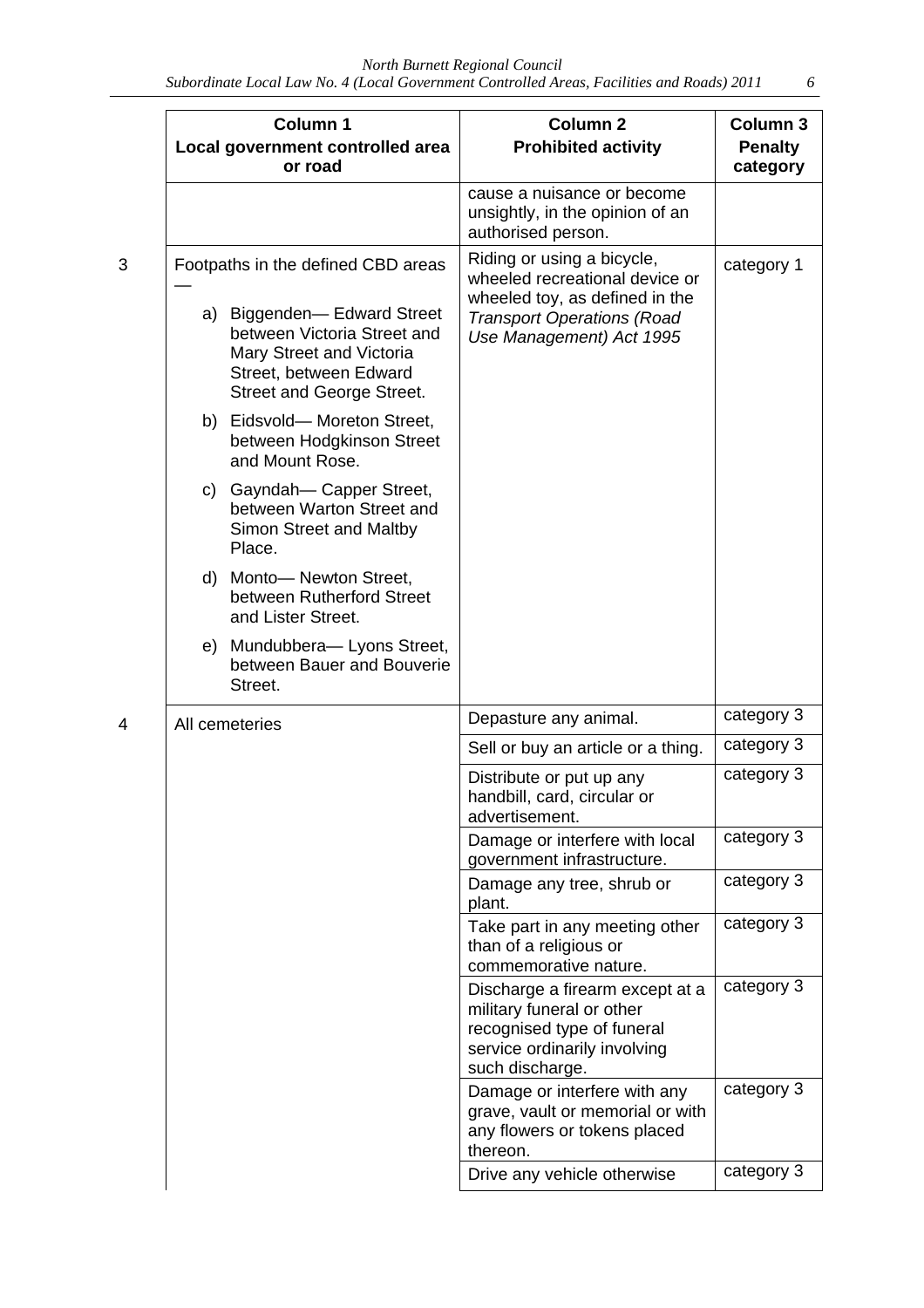| <b>Column 1</b><br>Local government controlled area<br>or road                                    | <b>Column 2</b><br><b>Prohibited activity</b>                                                                                                                                                                                                                                                        | Column 3<br><b>Penalty</b><br>category |
|---------------------------------------------------------------------------------------------------|------------------------------------------------------------------------------------------------------------------------------------------------------------------------------------------------------------------------------------------------------------------------------------------------------|----------------------------------------|
|                                                                                                   | than upon a designated<br>roadway.                                                                                                                                                                                                                                                                   |                                        |
|                                                                                                   | Disturb or interfere with a<br>funeral service.                                                                                                                                                                                                                                                      | category 3                             |
| All Parks And Reserves,<br><b>Natural Areas and Cultural</b><br>Reserves and Drainage<br>Channels | Failing to comply with an<br>authorised person's direction to<br>remove an object that, in the<br>opinion of the authorised<br>person, may<br>(a) endanger the safety of<br>others or cause<br>damage to the park or<br>reserve; or<br>(b) injure, endanger or<br>unduly obstruct another<br>person. | category 1                             |
|                                                                                                   | Acting in a manner that may<br>cause offence or negatively<br>affect the enjoyment of the<br>park or reserve by other<br>persons.                                                                                                                                                                    | category 1                             |
|                                                                                                   | Damage or interfere with native<br>wildlife or vegetation.                                                                                                                                                                                                                                           | category 1                             |
|                                                                                                   | Damage or interfere with local<br>government facilities, notices<br>or equipment.                                                                                                                                                                                                                    | category 1                             |
|                                                                                                   | Exercise rights of occupation or<br>use.                                                                                                                                                                                                                                                             | category 1                             |
|                                                                                                   | Use a vehicle except where<br>indicated.                                                                                                                                                                                                                                                             | category 1                             |
|                                                                                                   | Carrying out domestic tasks,<br>including ablutions, cooking<br>and washing.                                                                                                                                                                                                                         | category 1                             |
|                                                                                                   | Bring animals except where<br>indicated.                                                                                                                                                                                                                                                             | category 1                             |
|                                                                                                   | Bring prohibited animals.                                                                                                                                                                                                                                                                            | category 1                             |
|                                                                                                   | Planting, cultivating or<br>introducing any aquatic plant<br>species.                                                                                                                                                                                                                                | category 1                             |
|                                                                                                   | Unauthorised camping.                                                                                                                                                                                                                                                                                | category 1                             |
|                                                                                                   | Failure to comply with an<br>authorised person's verbal<br>direction.                                                                                                                                                                                                                                | category 1                             |
| All council buildings                                                                             | Disobey a lawful direction to<br>leave.                                                                                                                                                                                                                                                              | category 1                             |
|                                                                                                   | Wilfully damage, interfere with<br>or misuse a resource.                                                                                                                                                                                                                                             | category 1                             |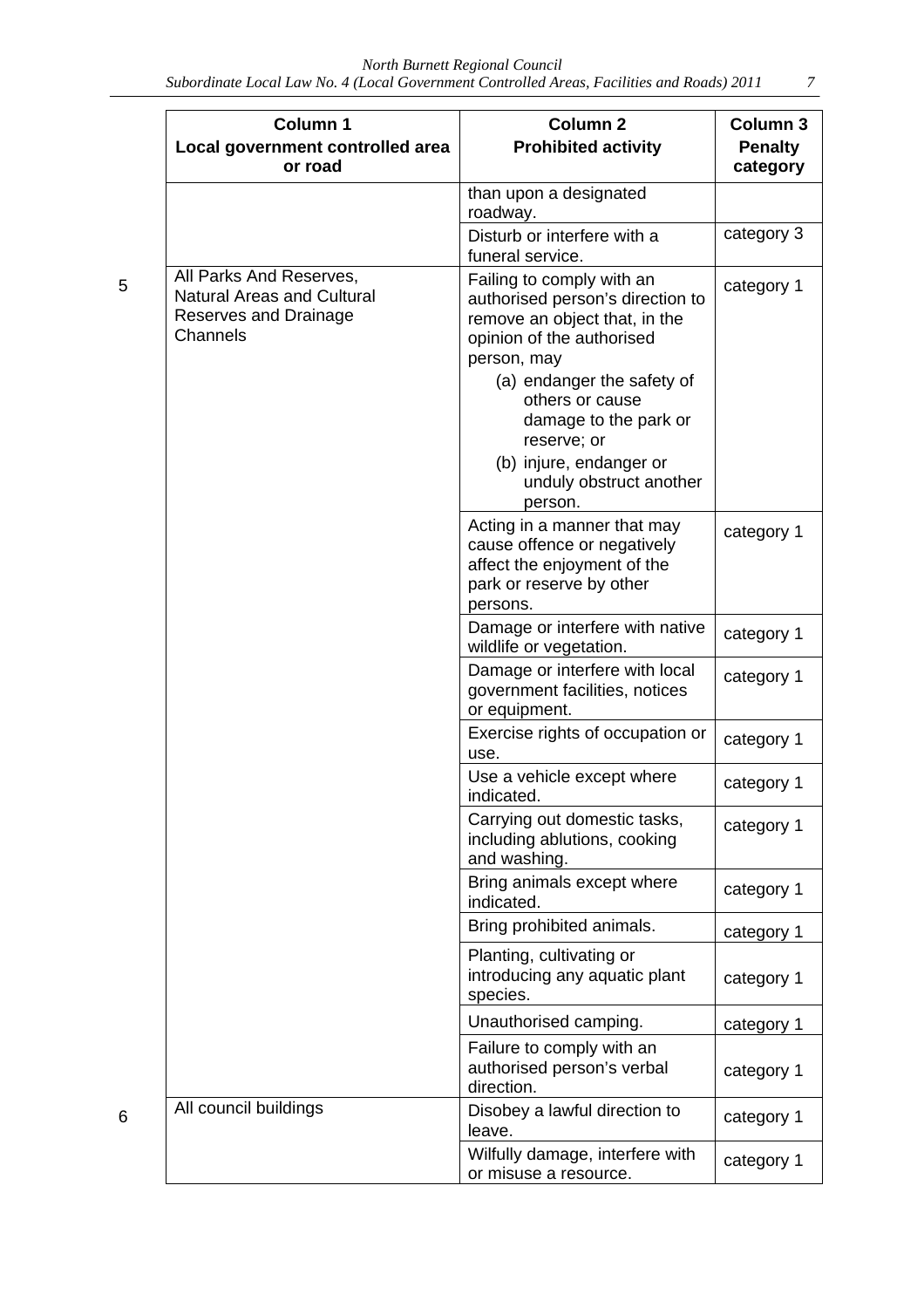|  | Column 1<br>Local government controlled area<br>or road | <b>Column 2</b><br><b>Prohibited activity</b>                                                                                                                                                                                                              | Column 3<br><b>Penalty</b><br>category |
|--|---------------------------------------------------------|------------------------------------------------------------------------------------------------------------------------------------------------------------------------------------------------------------------------------------------------------------|----------------------------------------|
|  | All aerodromes and helipads                             | Entering any part of the<br>aerodrome or helipad that has<br>been closed to access by an<br>authorised person.                                                                                                                                             | category 2                             |
|  |                                                         | Engaging in conduct that-<br>could cause annoyance,<br>(a)<br>disturbance or offence to<br>others; or<br>could obstruct or<br>(b)<br>unreasonably interfere<br>with the rights of use of<br>other; or<br>creates a risk to the<br>(c)<br>safety of others. | category 1                             |
|  |                                                         | Using any of the facilities other<br>than for the purpose and in the<br>manner for which they were<br>constructed or provided.                                                                                                                             | category 1                             |
|  | All caravan parks                                       | Reside or carry out domestic<br>tasks in a caravan that in the<br>opinion of an authorised<br>person is dilapidated, unsightly<br>or overcrowded or unfit for use.                                                                                         | category 1                             |
|  |                                                         | Light or maintain a fire in the<br>open air except in a properly<br>constructed fireplace approved<br>by the local government.                                                                                                                             | category 1                             |
|  |                                                         | Display or exhibit advertising<br>matter.                                                                                                                                                                                                                  | category 1                             |
|  |                                                         | Park a caravan or erect a tent<br>in a place that is not allotted by<br>caravan park manager.                                                                                                                                                              | category 1                             |
|  |                                                         | Let or hire a caravan, cabin or<br>tent to another person without<br>written local government<br>approval.                                                                                                                                                 | category 1                             |
|  |                                                         | Take or bring an animal.                                                                                                                                                                                                                                   | category 1                             |
|  |                                                         | Use hand washing facilities for<br>purposes other than their<br>intended use.                                                                                                                                                                              | category 1                             |
|  |                                                         | Lay down floor covering on the<br>ground surface.                                                                                                                                                                                                          | category 1                             |
|  |                                                         | Injure, destroy or remove a<br>tree, shrub or plant.                                                                                                                                                                                                       | category 1                             |
|  |                                                         | Dig a hole or trench.                                                                                                                                                                                                                                      | category 1                             |
|  |                                                         | Engage in unlawful business,<br>trade or occupation.                                                                                                                                                                                                       | category 1                             |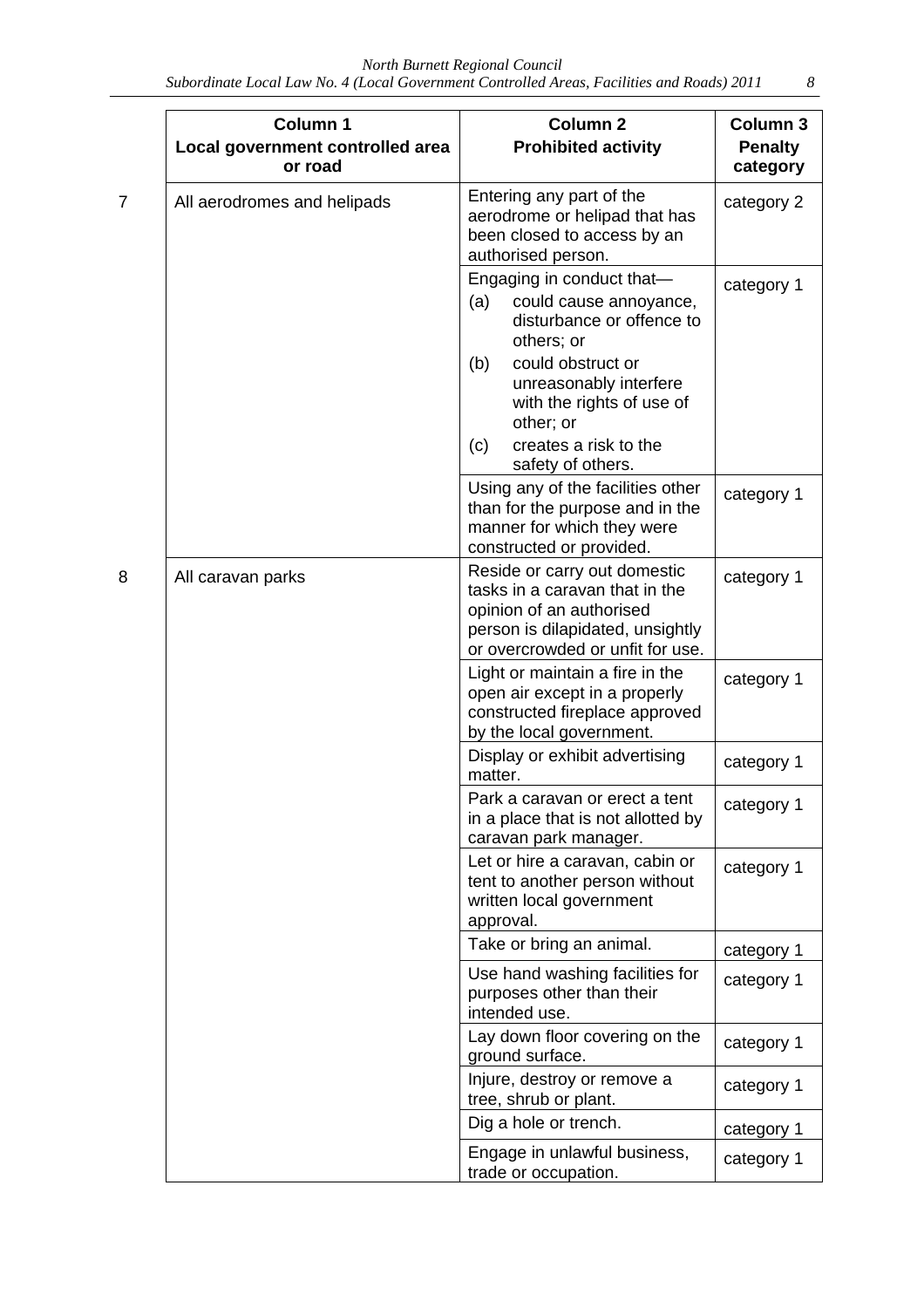|    | Column 1<br>Local government controlled area<br>or road   | Column <sub>2</sub><br><b>Prohibited activity</b>                                                                                                                                                                                                 | Column 3<br><b>Penalty</b><br>category |
|----|-----------------------------------------------------------|---------------------------------------------------------------------------------------------------------------------------------------------------------------------------------------------------------------------------------------------------|----------------------------------------|
| 9  | All boat ramps                                            | Standing any vehicle at the<br>shore end of any boat ramp so<br>as to obstruct or interfere with<br>or be likely to obstruct or<br>interfere with access or egress<br>from the boat ramp by persons<br>using or desiring to use the<br>boat ramp. | category 2                             |
|    |                                                           | Not comply with the<br>requirements of any official<br>sign erected by Council at any<br>boat ramp.                                                                                                                                               | category 2                             |
|    |                                                           | Use of boat ramps for a<br>purpose other than launching<br>or retrieving a vessel.                                                                                                                                                                | category 2                             |
|    |                                                           | Obstructing or impeding the<br>use of the boat ramp by others.                                                                                                                                                                                    | category 2                             |
|    |                                                           | Gutting, cleaning or washing<br>fish, except at locations<br>specifically set aside for this<br>activity.                                                                                                                                         | category 2                             |
|    |                                                           | Fishing and netting.                                                                                                                                                                                                                              | category 2                             |
| 10 | All boat landing areas (including<br>shorelines)          | Standing a vehicle at the shore<br>end of the boat landing area so<br>as to obstruct or interfere with,<br>or be likely to obstruct or<br>interfere with, access to or<br>egress from the area by other<br>persons.                               | category 2                             |
| 11 | All bridges and culverts                                  | Drive a vehicle if the combined<br>weight of the vehicle exceeds<br>the load limit.                                                                                                                                                               | category 1                             |
|    |                                                           | Loiter                                                                                                                                                                                                                                            | category 1                             |
|    |                                                           | Dive or jump                                                                                                                                                                                                                                      | category 1                             |
|    |                                                           | Throw or drop an object                                                                                                                                                                                                                           | category 1                             |
|    |                                                           | Obstruct or interfere with in the<br>opinion of an authorised<br>person the bridge or culvert.                                                                                                                                                    | category 1                             |
|    |                                                           | Fishing                                                                                                                                                                                                                                           | Category 1                             |
| 12 | All public swimming pool facilities<br>and bathing areas. | Bringing glass objects into the<br>facility.                                                                                                                                                                                                      | category 1                             |
|    |                                                           | In the case of a child under the<br>age of 10 years for whom the<br>person is a parent or<br>guardian-leaving the child at<br>the swimming facility                                                                                               | category 1                             |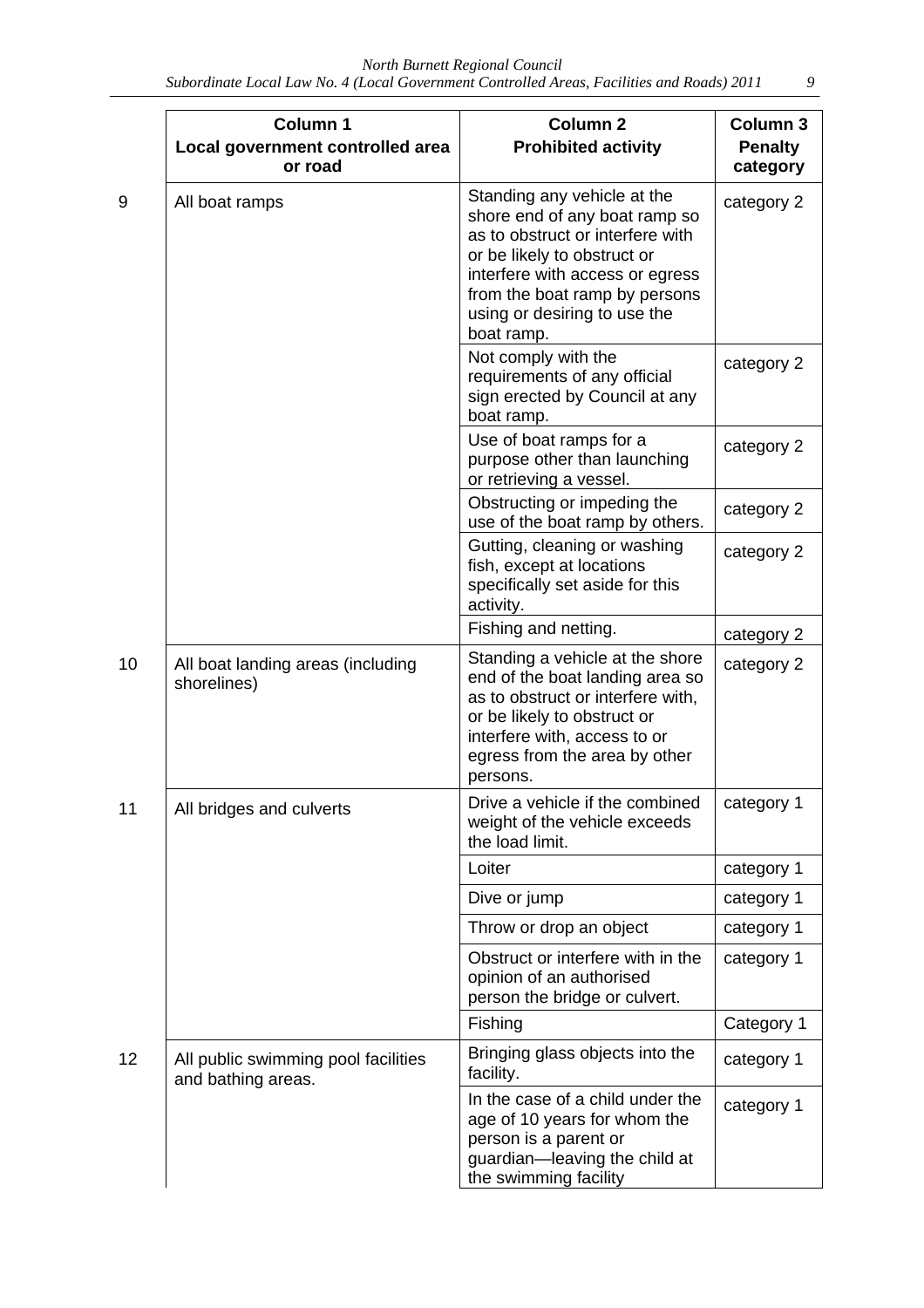| Column 1<br>Local government controlled area<br>or road | <b>Column 2</b><br><b>Prohibited activity</b>                                                                                                                           | Column 3<br><b>Penalty</b><br>category |
|---------------------------------------------------------|-------------------------------------------------------------------------------------------------------------------------------------------------------------------------|----------------------------------------|
|                                                         | unaccompanied by a person<br>over the age of 16 years.                                                                                                                  |                                        |
|                                                         | Disobeying lawful direction to<br>leave the area.                                                                                                                       | category 1                             |
|                                                         | Causing wilful damage to the<br>swimming place or any<br>facilities in the swimming place.                                                                              | category 1                             |
|                                                         | Engaging in conduct which is<br>dangerous or which creates a<br>risk or causes nuisances to<br>other users of the swimming<br>place.                                    | category 1                             |
|                                                         | Bringing any animal onto the<br>land on which a pool is<br>situated.                                                                                                    | category 1                             |
|                                                         | Lighting or maintaining a fire<br>that is not in a designated fire<br>place provided by the local<br>government.                                                        | category 1                             |
|                                                         | Knowingly introducing a<br>communicable sickness or<br>diseased animal onto the site.                                                                                   | category 1                             |
|                                                         | Swimming when there is no life<br>guard on duty.                                                                                                                        | category 1                             |
|                                                         | Using aquatic equipment that<br>in the opinion of an authorised<br>person causes a risk to the<br>safety of others.                                                     | category 1                             |
|                                                         | Bringing in the opinion of an<br>authorised person dangerous                                                                                                            | category 1                             |
|                                                         | aquatic equipment or things.                                                                                                                                            |                                        |
|                                                         | Fouling or polluting or littering.                                                                                                                                      | category 1                             |
|                                                         | Entering or remaining when in<br>a state of intoxication or under<br>the influence of alcohol or any<br>drug whatsoever.                                                | category 1                             |
|                                                         | Interfering with any life-saving<br>equipment or behaving in a<br>manner which disrupts the<br>provision of life saving<br>services.                                    | category 1                             |
|                                                         | If a person is more than five<br>years of age entering any part<br>of the swimming place which is<br>set apart for the exclusive use<br>of the opposite sex, other than | category 1                             |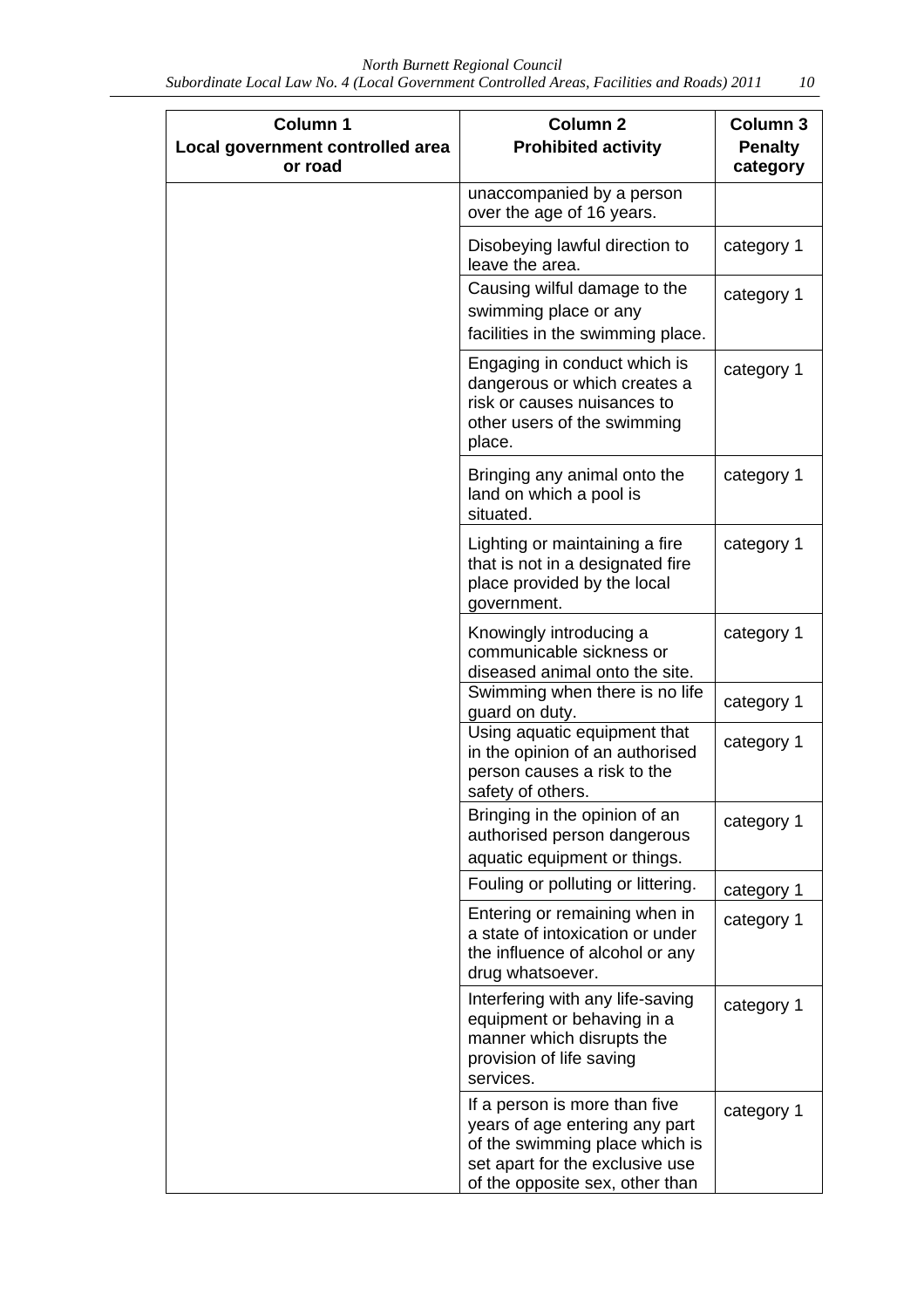| <b>Column 1</b><br>Local government controlled area<br>or road | <b>Column 2</b><br><b>Prohibited activity</b>                                                                                        | Column 3<br><b>Penalty</b><br>category |
|----------------------------------------------------------------|--------------------------------------------------------------------------------------------------------------------------------------|----------------------------------------|
|                                                                | for the purpose of rendering<br>emergency assistance.                                                                                |                                        |
| All rivers, creeks and public dams.                            | Disobeying lawful direction to<br>leave the area.                                                                                    | category 1                             |
|                                                                | Causing wilful damage to the<br>swimming place or any<br>facilities in the swimming place.                                           | category 1                             |
|                                                                | Engaging in conduct which is<br>dangerous or which creates a<br>risk or causes nuisances to<br>other users of the swimming<br>place. | category 1                             |
|                                                                | Lighting or maintaining a fire<br>that is not in a designated fire<br>place provided by the local<br>government.                     | category 1                             |
|                                                                | Knowingly introducing a<br>communicable sickness or<br>diseased animal onto the site.                                                | category 1                             |
|                                                                | Fouling or polluting and<br>littering.                                                                                               | category 1                             |
|                                                                | Using aquatic equipment that<br>in the opinion of an authorised<br>person causes a risk to the<br>safety of others.                  | category 1                             |
|                                                                | Bringing in the opinion of an<br>authorised person dangerous<br>aquatic equipment or things.                                         | category 1                             |
| All showgrounds and, rodeo and<br>equestrian facilities        | Knowingly introducing a<br>communicable sickness or<br>diseased animal onto the site.                                                | category 1                             |
|                                                                | Lighting or maintaining a fire<br>that is not in a designated fire<br>place provided by the local<br>government.                     | category 1                             |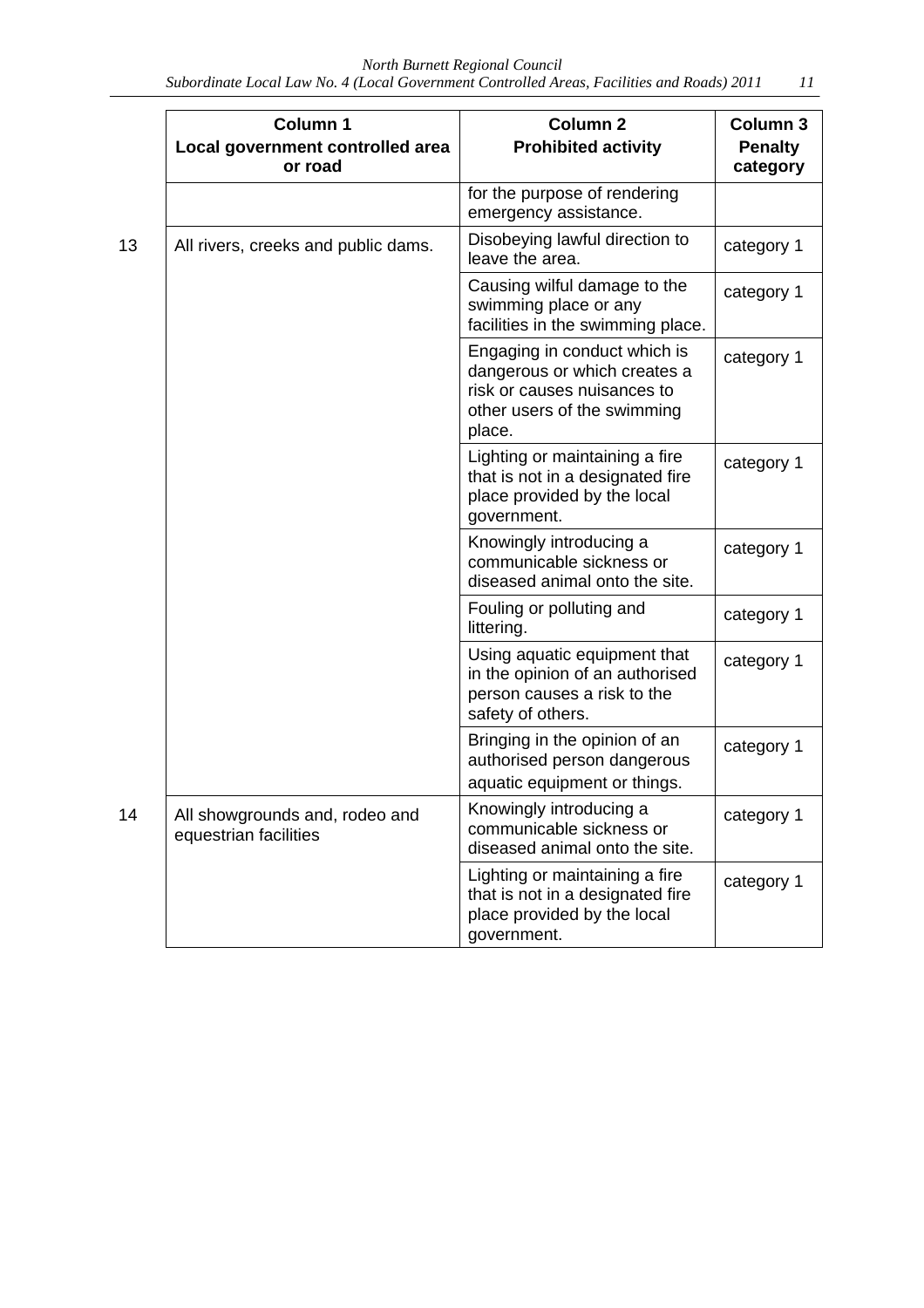### **Schedule 2 Restricted activities for local government controlled areas or roads**

section 5(2)

|   | Column 1<br><b>Local government</b><br>controlled area or<br>road | Column <sub>2</sub><br><b>Restricted</b><br>activity                                                                                         | <b>Column 3</b><br><b>Extent of restriction</b>                                                                                   | Column 4<br><b>Penalty</b><br>category |
|---|-------------------------------------------------------------------|----------------------------------------------------------------------------------------------------------------------------------------------|-----------------------------------------------------------------------------------------------------------------------------------|----------------------------------------|
| 1 | All local government<br>controlled areas and<br>roads             | Driving, riding, or<br>wheeling any<br>goods, vehicle,<br>vessel or other<br>thing in, on or<br>across a water<br>channel, gutter or<br>kerb | Permitted only at a<br>formed crossing<br>constructed for the<br>purpose of obtaining<br>access to any land<br>abutting the road. | category 1                             |
|   |                                                                   | Installing a gate<br>or a grid, or a<br>gate and a grid,<br>across a road.                                                                   | Permitted only if<br>authorised under the<br>conditions of an approval<br>for a prescribed activity.                              | category 3                             |
|   |                                                                   | Being a<br>responsible<br>person for a gate<br>or a grid, or a<br>gate and a grid,<br>installed across a<br>road.                            | Permitted only if<br>authorised under the<br>conditions of an approval<br>for a prescribed activity.                              | category 3                             |
|   |                                                                   | <b>Busking</b>                                                                                                                               | Permitted only if<br>authorised under the<br>conditions of an approval<br>for a prescribed activity.                              | category 1                             |
|   |                                                                   | Camping or                                                                                                                                   | Permitted only where-                                                                                                             | category 1                             |
|   |                                                                   | sleeping<br>overnight                                                                                                                        | (a) a sign indicates that<br>camping or sleeping<br>overnight is allowed;<br>or                                                   |                                        |
|   |                                                                   |                                                                                                                                              | (b) authorised by an<br>authorised person                                                                                         |                                        |
|   |                                                                   | Lighting or<br>maintaining a fire                                                                                                            | Permitted only where the<br>fire is- $-$                                                                                          | category 2                             |
|   |                                                                   |                                                                                                                                              | (a) associated with a<br>public safety or<br>environmental<br>objective; or                                                       |                                        |
|   |                                                                   |                                                                                                                                              | (b) in a designated fire<br>place provided by the                                                                                 |                                        |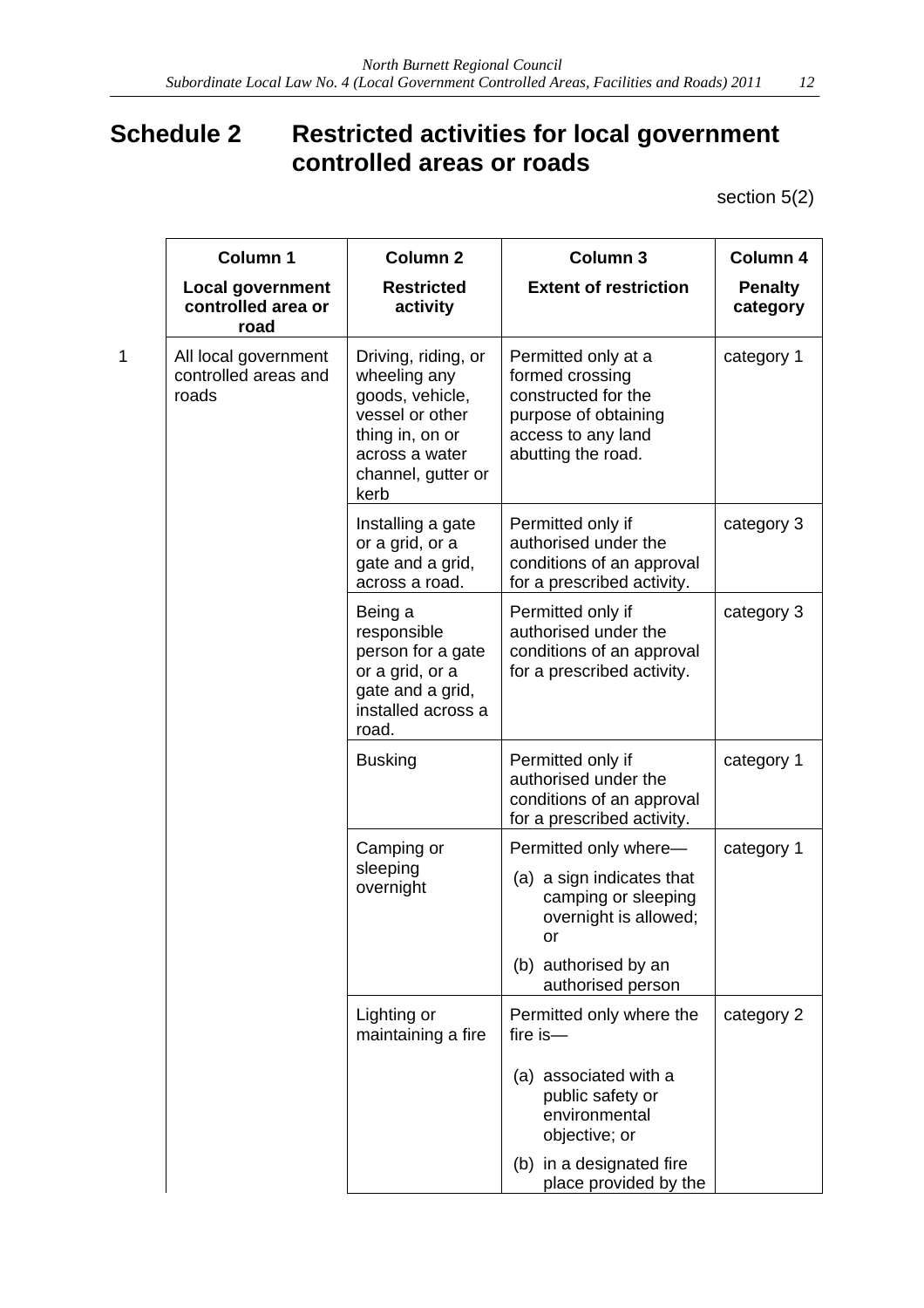*Subordinate Local Law No. 4 (Local Government Controlled Areas, Facilities and Roads) 2011 13* 

|                | Column 1<br><b>Local government</b><br>controlled area or | <b>Column 2</b><br><b>Restricted</b><br>activity                                                                                                                                                                                                                                                                                                                                                                              | Column 3<br><b>Extent of restriction</b>                                                                            | Column 4<br><b>Penalty</b> |
|----------------|-----------------------------------------------------------|-------------------------------------------------------------------------------------------------------------------------------------------------------------------------------------------------------------------------------------------------------------------------------------------------------------------------------------------------------------------------------------------------------------------------------|---------------------------------------------------------------------------------------------------------------------|----------------------------|
|                | road                                                      |                                                                                                                                                                                                                                                                                                                                                                                                                               |                                                                                                                     | category                   |
|                |                                                           |                                                                                                                                                                                                                                                                                                                                                                                                                               | local government; or                                                                                                |                            |
|                |                                                           |                                                                                                                                                                                                                                                                                                                                                                                                                               | (c) authorised under the<br><b>Fire and Rescue</b><br>Service Act 1990; or                                          |                            |
|                |                                                           |                                                                                                                                                                                                                                                                                                                                                                                                                               | (d) authorised by an<br>authorised person; or                                                                       |                            |
|                |                                                           |                                                                                                                                                                                                                                                                                                                                                                                                                               | (e) authorised under a<br>condition of an<br>approval granted<br>under Local Law No.<br>1 (Administration)<br>2011. |                            |
|                |                                                           | Depasturing or<br>agistment of<br>animals.<br>The operation of<br>a pedicab or<br>similar vehicle for<br>hire or reward.<br>The operation of<br>a horse-drawn<br>carriage for hire<br>or reward.<br>Any activity that<br>may in the<br>opinion of an<br>authorised person<br>obstruct the safe<br>movement of<br>users of the road<br>or which has<br>the potential to<br>damage or<br>interfere with road<br>infrastructure. | Permitted only with the<br>written authorisation of<br>the chief executive<br>officer.                              | category 1                 |
|                |                                                           | Drive a vehicle                                                                                                                                                                                                                                                                                                                                                                                                               | Permitted only in<br>accordance with the<br>posted Council signage.                                                 | category 1                 |
| $\overline{2}$ | All footpaths in the<br>local government<br>area          | Any activity that<br>may in the<br>opinion of an<br>authorised person<br>obstruct the safe<br>movement of<br>users of the<br>footpath which<br>has the potential<br>to damage or                                                                                                                                                                                                                                              | Permitted only with the<br>written authorisation of<br>the chief executive<br>officer.                              | category 1                 |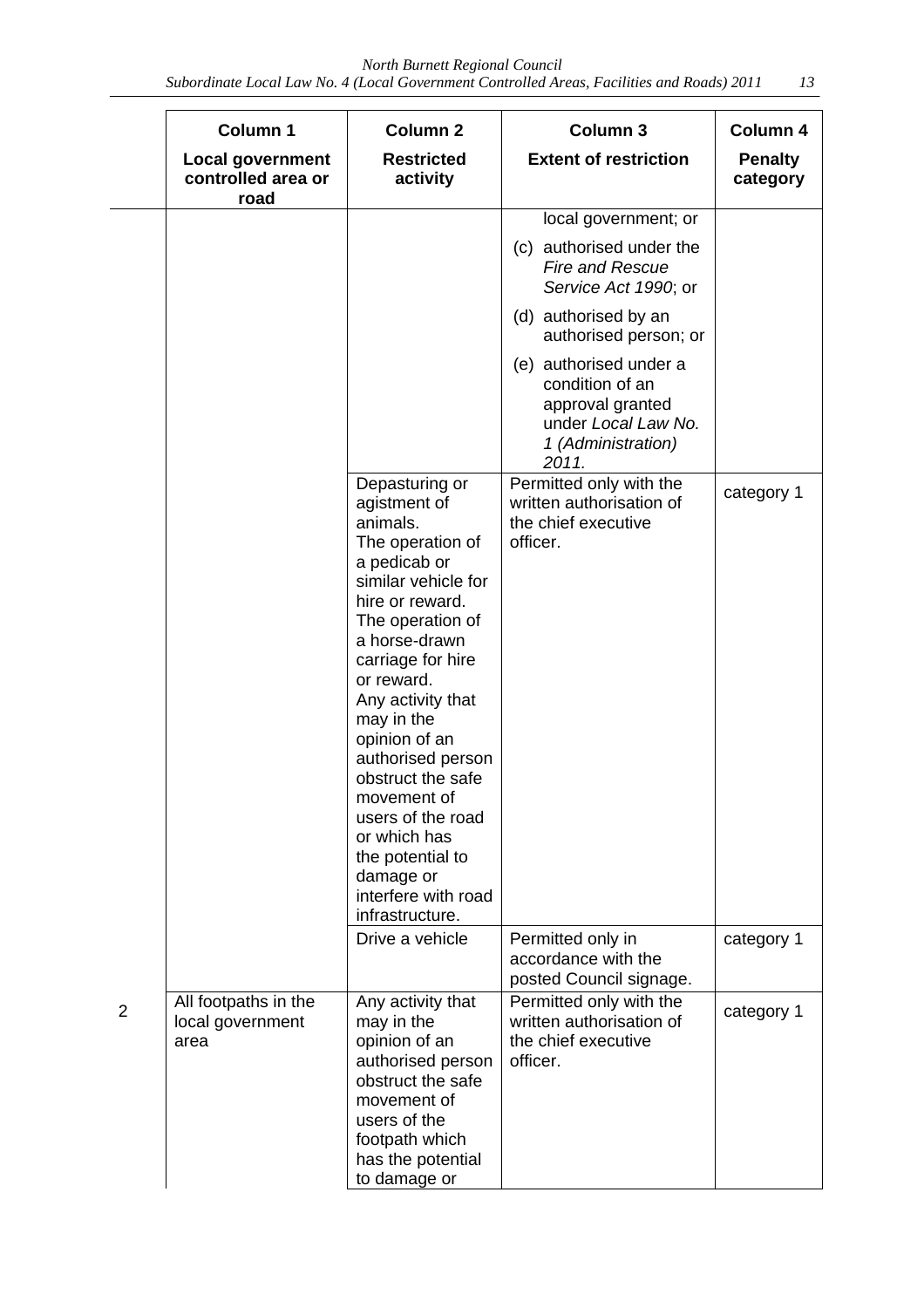|   | Column 1                                              | Column <sub>2</sub>                                                                                                                                                                                                                                       | Column 3                                                                                                                                                                                                                                                                                                                                                                                                                                                                                                                                                                                                                       | Column 4                   |
|---|-------------------------------------------------------|-----------------------------------------------------------------------------------------------------------------------------------------------------------------------------------------------------------------------------------------------------------|--------------------------------------------------------------------------------------------------------------------------------------------------------------------------------------------------------------------------------------------------------------------------------------------------------------------------------------------------------------------------------------------------------------------------------------------------------------------------------------------------------------------------------------------------------------------------------------------------------------------------------|----------------------------|
|   | <b>Local government</b><br>controlled area or<br>road | <b>Restricted</b><br>activity                                                                                                                                                                                                                             | <b>Extent of restriction</b>                                                                                                                                                                                                                                                                                                                                                                                                                                                                                                                                                                                                   | <b>Penalty</b><br>category |
|   |                                                       | interfere with the<br>footpath.                                                                                                                                                                                                                           |                                                                                                                                                                                                                                                                                                                                                                                                                                                                                                                                                                                                                                |                            |
|   |                                                       | Driving, riding,<br>leading wheeling<br>or standing any<br>goods, vehicle,<br>vessel, animal or<br>other<br>thing in, or across<br>a footpath.                                                                                                            | Does not apply to ingress<br>or egress from adjoining<br>properties; or walking a<br>pet.                                                                                                                                                                                                                                                                                                                                                                                                                                                                                                                                      | category 1                 |
| 3 | All cemeteries                                        | Damaging,<br>disturbing or<br>interfering with-<br>a memorial,<br>inscription<br>plaque,<br>epitaph or<br>inscription; or<br>any flowers or<br>$\bullet$<br>tokens placed<br>on or adjacent<br>to a grave or<br>niche. Digging<br>or preparing a<br>grave | Permitted only where -<br>(a) authorised by an<br>authorised person; or<br>(b) where the<br>interference:<br>is carried out by a<br>٠<br>member of the<br>family of the<br>deceased person<br>or a person who<br>has a proper<br>interest in the<br>maintenance of a<br>memorial to the<br>deceased<br>person; and<br>consists only of<br>weeding around<br>the memorial or<br>carrying out<br>maintenance and<br>repair in<br>accordance with<br>the local<br>government's<br>current standards<br>and conditions for<br>the installation of<br>memorials.<br>Permitted only<br>with the<br>authorisation of<br>an authorised | category 3                 |
|   |                                                       | Digging or<br>preparing a grave                                                                                                                                                                                                                           | person.<br>Permitted only where<br>authorised by an<br>authorised person.                                                                                                                                                                                                                                                                                                                                                                                                                                                                                                                                                      | category 3                 |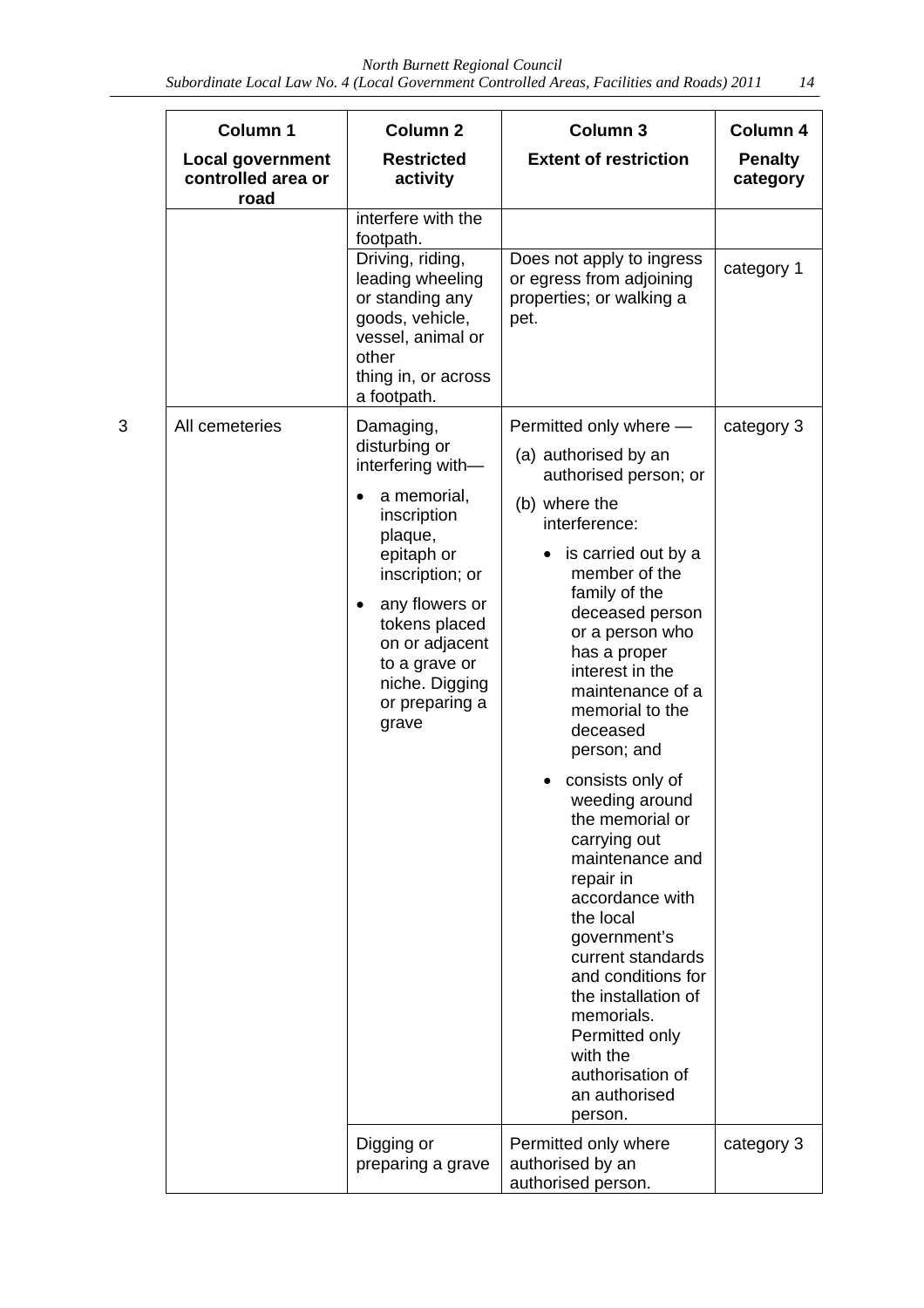|   | Column 1<br><b>Local government</b> | <b>Column 2</b><br><b>Restricted</b>                                                           | Column <sub>3</sub><br><b>Extent of restriction</b>                                                                            | Column 4<br><b>Penalty</b> |
|---|-------------------------------------|------------------------------------------------------------------------------------------------|--------------------------------------------------------------------------------------------------------------------------------|----------------------------|
|   | controlled area or<br>road          | activity                                                                                       |                                                                                                                                | category                   |
|   |                                     | Bringing an                                                                                    | Permitted only-                                                                                                                | category 1                 |
|   |                                     | animal into the<br>cemetery area                                                               | (a) for the purposes of a<br>funeral; or                                                                                       |                            |
|   |                                     |                                                                                                | (b) where authorised by<br>an authorised<br>person.                                                                            |                            |
|   |                                     | Discharging a<br>firearm                                                                       | Permitted only at a<br>military, police or other<br>recognised type of funeral<br>service ordinarily<br>involving such.        | category 3                 |
|   |                                     | Placing vases,                                                                                 | Permitted only-                                                                                                                | category 3                 |
|   |                                     | bottles or<br>containers for the<br>holding of<br>flowers, other                               | in the beam and lawn<br>(a)<br>section of the<br>cemetery; and                                                                 |                            |
|   |                                     | than those which<br>are installed as<br>part of the<br>monument and<br>fixed permanently       | (b) where the memorial<br>vases are provided<br>or are installed in<br>accordance with the<br>instructions of an<br>authorised |                            |
|   |                                     | The planting of<br>trees, shrubs,<br>roses or any<br>other plants                              | Permitted only-                                                                                                                | category 3                 |
|   |                                     |                                                                                                | in the beam and<br>(a)<br>lawn section of the<br>cemetery; and                                                                 |                            |
|   |                                     |                                                                                                | (b)<br>where the plants<br>are provided and<br>placed where<br>nominated by an<br>authorised person                            |                            |
| 4 | All aerodromes or                   | Bringing an                                                                                    | Permitted only-                                                                                                                | category 3                 |
|   | helipad                             | animal onto the<br>aerodrome or<br>helipad                                                     | where the animal is<br>(a)<br>being transported<br>on a flight; or                                                             |                            |
|   |                                     |                                                                                                | where authorised<br>(b)<br>by an authorised<br>person                                                                          |                            |
|   |                                     | Bringing an object<br>onto the<br>aerodrome or<br>helipad if that<br>object is<br>dangerous or | Permitted only where<br>authorised by an<br>authorised person.                                                                 | category 1                 |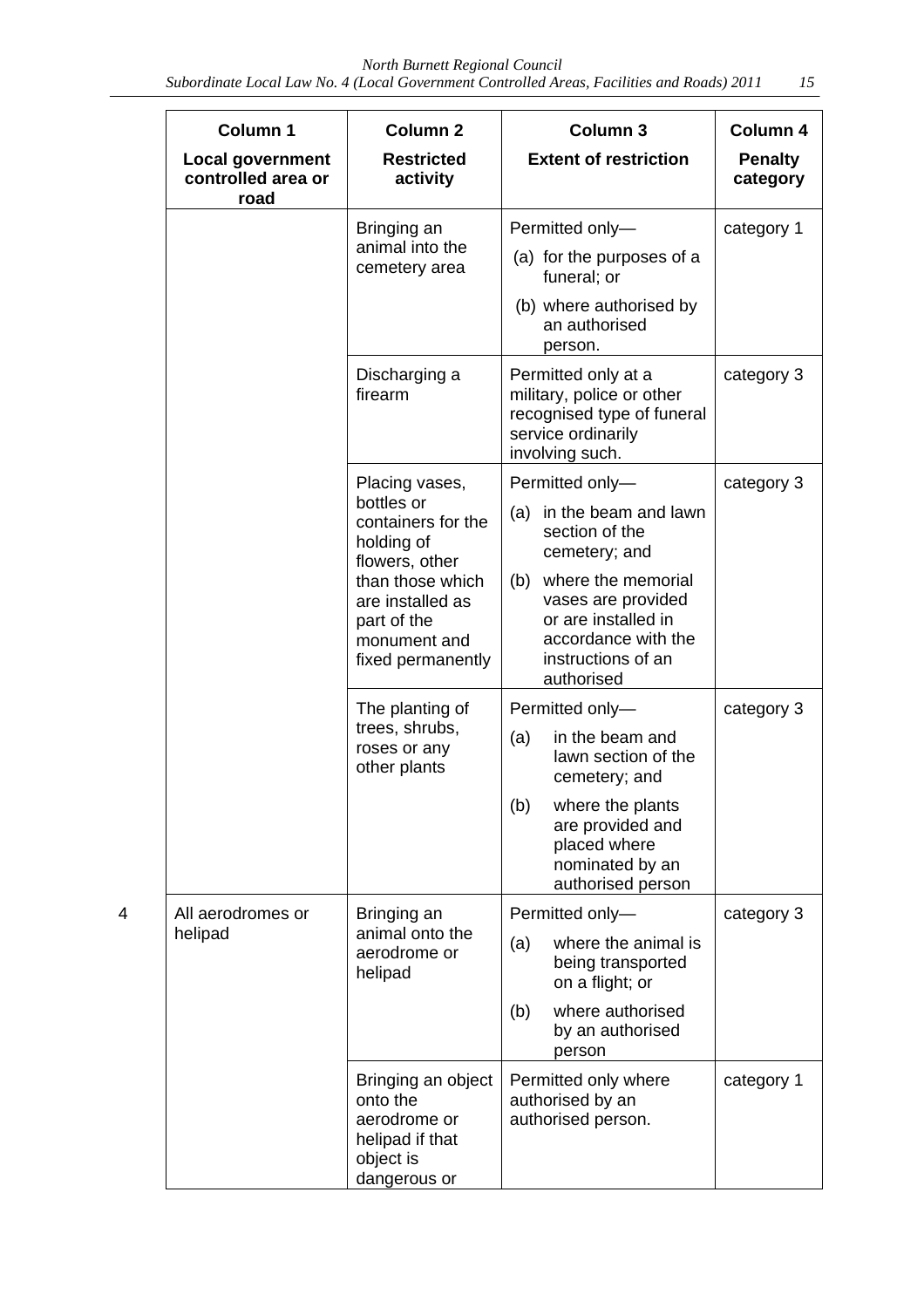|   | Column 1                                       | <b>Column 2</b>                                                                 | Column <sub>3</sub>                                                                                                                                                                                                                                                                                                                                                                                                                                                                                                                                                                           | Column 4                   |
|---|------------------------------------------------|---------------------------------------------------------------------------------|-----------------------------------------------------------------------------------------------------------------------------------------------------------------------------------------------------------------------------------------------------------------------------------------------------------------------------------------------------------------------------------------------------------------------------------------------------------------------------------------------------------------------------------------------------------------------------------------------|----------------------------|
|   | Local government<br>controlled area or<br>road | <b>Restricted</b><br>activity                                                   | <b>Extent of restriction</b>                                                                                                                                                                                                                                                                                                                                                                                                                                                                                                                                                                  | <b>Penalty</b><br>category |
|   |                                                | may be used in a<br>dangerous way                                               |                                                                                                                                                                                                                                                                                                                                                                                                                                                                                                                                                                                               |                            |
| 5 | All boat ramps and<br>landing areas            | Driving, parking<br>or standing a<br>vehicle on any<br>part of the boat<br>ramp | Permitted only-<br>for the purpose of<br>(a)<br>launching or<br>retrieving a trailable<br>vessel, provided<br>that-<br>vehicle weight<br>$\bullet$<br>complies with any<br>weight restrictions<br>advertised at the<br>ramp; and<br>the wheels of the<br>$\bullet$<br>vehicle designed<br>to make contact<br>with the boat<br>ramp are fitted<br>with rubber tyres;<br>and<br>the vehicle is on<br>the ramp only for<br>the time<br>necessary to<br>complete<br>launching or<br>retrieving the<br>vessel; or<br>where the vehicle is<br>(b)<br>an emergency<br>vehicle or service<br>vehicle. | category 1                 |
|   |                                                | Berthing or<br>mooring a vessel                                                 | Permitted only where-<br>(a) the vessel is moored<br>to a fixing on the boat<br>ramp specifically<br>designed for<br>mooring; and<br>(b) the vessel is moored<br>only for the time<br>necessary to retrieve<br>the vehicle required<br>to remove the vessel.                                                                                                                                                                                                                                                                                                                                  | category 2                 |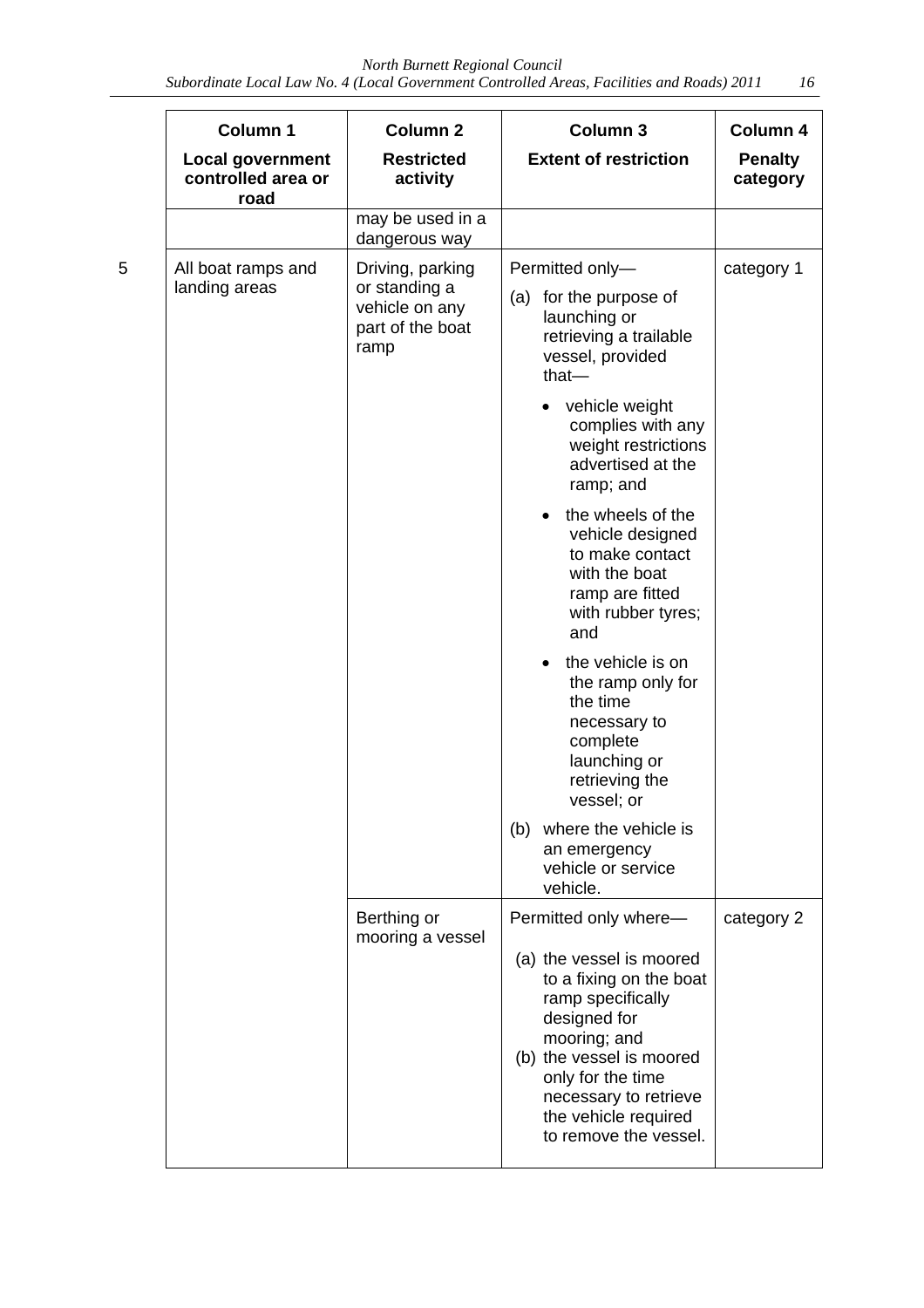|   | Column 1                                                                                         | <b>Column 2</b>                                                                                                                                                                                                                       | Column 3                                                                                                                                                                                   | Column 4                   |
|---|--------------------------------------------------------------------------------------------------|---------------------------------------------------------------------------------------------------------------------------------------------------------------------------------------------------------------------------------------|--------------------------------------------------------------------------------------------------------------------------------------------------------------------------------------------|----------------------------|
|   | <b>Local government</b><br>controlled area or<br>road                                            | <b>Restricted</b><br>activity                                                                                                                                                                                                         | <b>Extent of restriction</b>                                                                                                                                                               | <b>Penalty</b><br>category |
|   |                                                                                                  | Carrying out<br>maintenance or<br>repairs to a<br>vessel or vehicle<br>on the boat ramp,<br>the approach to<br>the ramp, or<br>areas set aside<br>for rigging and<br>de-rigging                                                       | Permitted only if moving<br>the vessel or vehicle from<br>its position would involve<br>danger to the vessel,<br>vehicle or any person                                                     | category 2                 |
|   |                                                                                                  | Placing an item in<br>such a manner as<br>to obstruct or<br>impede or<br>threaten the<br>safety of<br>vehicular or<br>pedestrian traffic<br>accessing or on<br>the boat ramp.                                                         | Permitted only where<br>authorised by an<br>authorised person                                                                                                                              | category 1                 |
| 6 | All bridges and<br>culverts                                                                      | Fishing or netting<br>from a bridge or<br>culvert                                                                                                                                                                                     | Permitted only where a<br>sign indicates that this<br>activity is allowed.                                                                                                                 | category 1                 |
|   |                                                                                                  | Any activity that<br>may in the<br>opinion of an<br>authorised person<br>obstruct the safe<br>movement of<br>users of the<br>bridge or which<br>has the potential<br>to damage or<br>interfere with the<br>bridge's<br>infrastructure | Permitted only with the<br>written authorisation of<br>the chief executive officer                                                                                                         | category 1                 |
|   |                                                                                                  | Drive a vehicle                                                                                                                                                                                                                       | Permitted only in<br>accordance with the<br>posted Load Limit sign.                                                                                                                        | category 1                 |
| 7 | All Parks And<br>Reserves,<br>Natural Areas and<br>Cultural<br>Reserves and<br>Drainage Channels | Lighting or<br>maintaining a fire                                                                                                                                                                                                     | Permitted only if the fire<br>is-<br>lit and maintained<br>a)<br>in a fireplace<br>established by the<br>local government<br>for the purpose; or<br>b) lit and maintained<br>in accordance | category 1                 |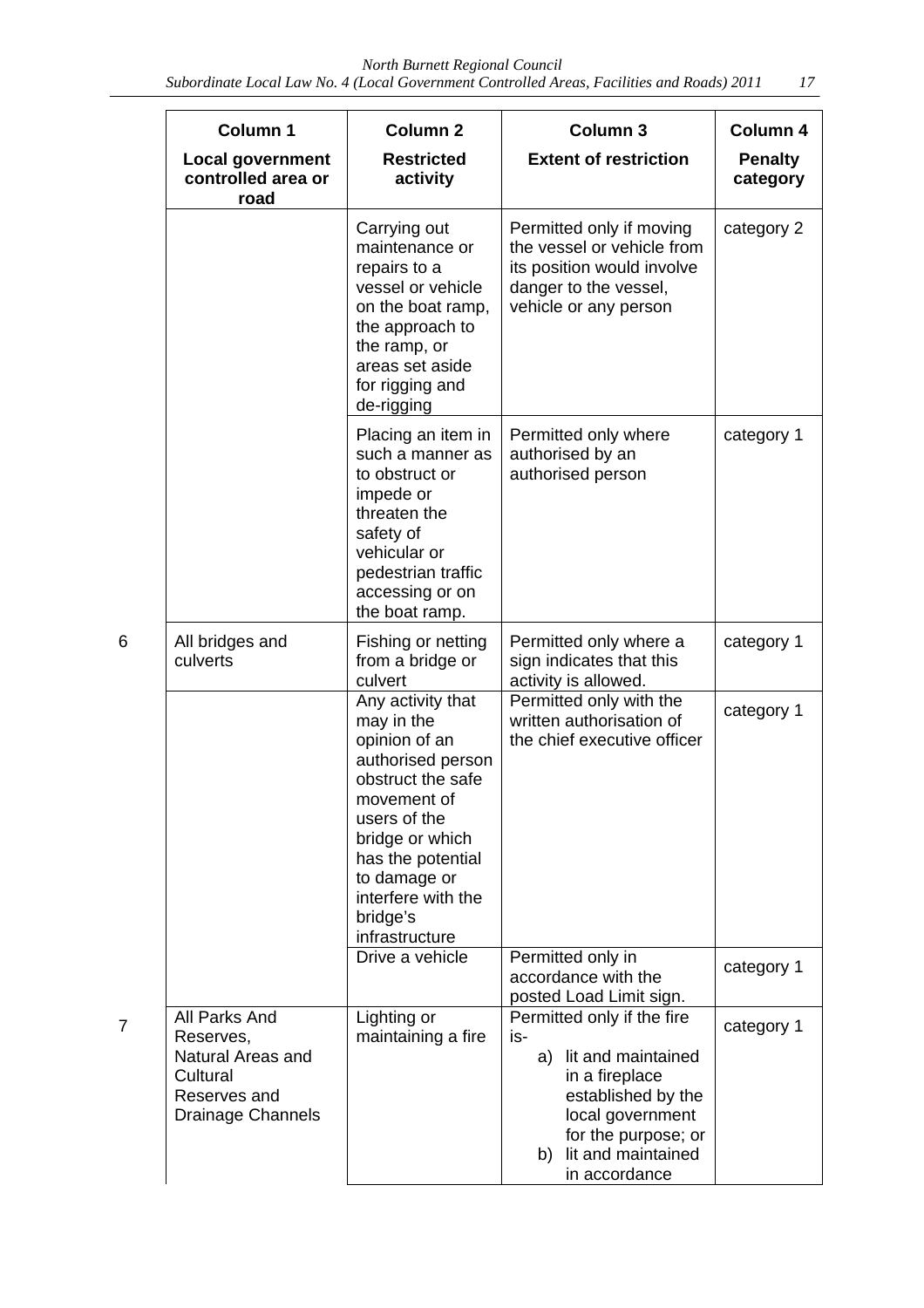*Subordinate Local Law No. 4 (Local Government Controlled Areas, Facilities and Roads) 2011 18* 

| Column 1                                              | Column <sub>2</sub>                                                                                                                           | Column <sub>3</sub>                                                                                            | Column 4                   |
|-------------------------------------------------------|-----------------------------------------------------------------------------------------------------------------------------------------------|----------------------------------------------------------------------------------------------------------------|----------------------------|
| <b>Local government</b><br>controlled area or<br>road | <b>Restricted</b><br>activity                                                                                                                 | <b>Extent of restriction</b>                                                                                   | <b>Penalty</b><br>category |
|                                                       |                                                                                                                                               | with the written<br>authorisation of<br>the chief<br>executive officer<br>of the local<br>government.          |                            |
|                                                       | Sleeping,<br>occupying or<br>remaining<br>overnight in a<br>park or reserve                                                                   | Permitted only with the<br>written authorisation of<br>the chief executive officer<br>of the local government. | category 1                 |
|                                                       | Erecting or<br>installing a<br>building, structure<br>of facility in, on,<br>across or over a<br>park or reserve.                             | Permitted only if<br>authorised under the<br>conditions of an approval<br>for prescribed activity.             | category 1                 |
|                                                       | Conducting or<br>taking part in an<br>organised<br>sporting activity of<br>regional, State or<br>national<br>significance.                    | Permitted only if<br>authorised under the<br>conditions of an approval<br>for prescribed activity.             | category 1                 |
|                                                       | Operating $-$<br>(a) A model<br>aircraft or<br>a boat<br>propelled<br>by a motor;<br>or<br>(b) A model<br>vehicle<br>propelled<br>by a motor. | Permitted only with the<br>written authorisation of<br>the chief executive officer<br>of the local government. | category 1                 |
|                                                       | Using, storing or<br>possessing<br>fireworks.                                                                                                 | Permitted only with the<br>written authorisation of<br>the chief executive officer<br>of the local government. | category 1                 |
|                                                       | Displaying a sign<br>or advertisement.                                                                                                        | Permitted only with the<br>written authorisation of<br>the chief executive officer<br>of the local government. | category 1                 |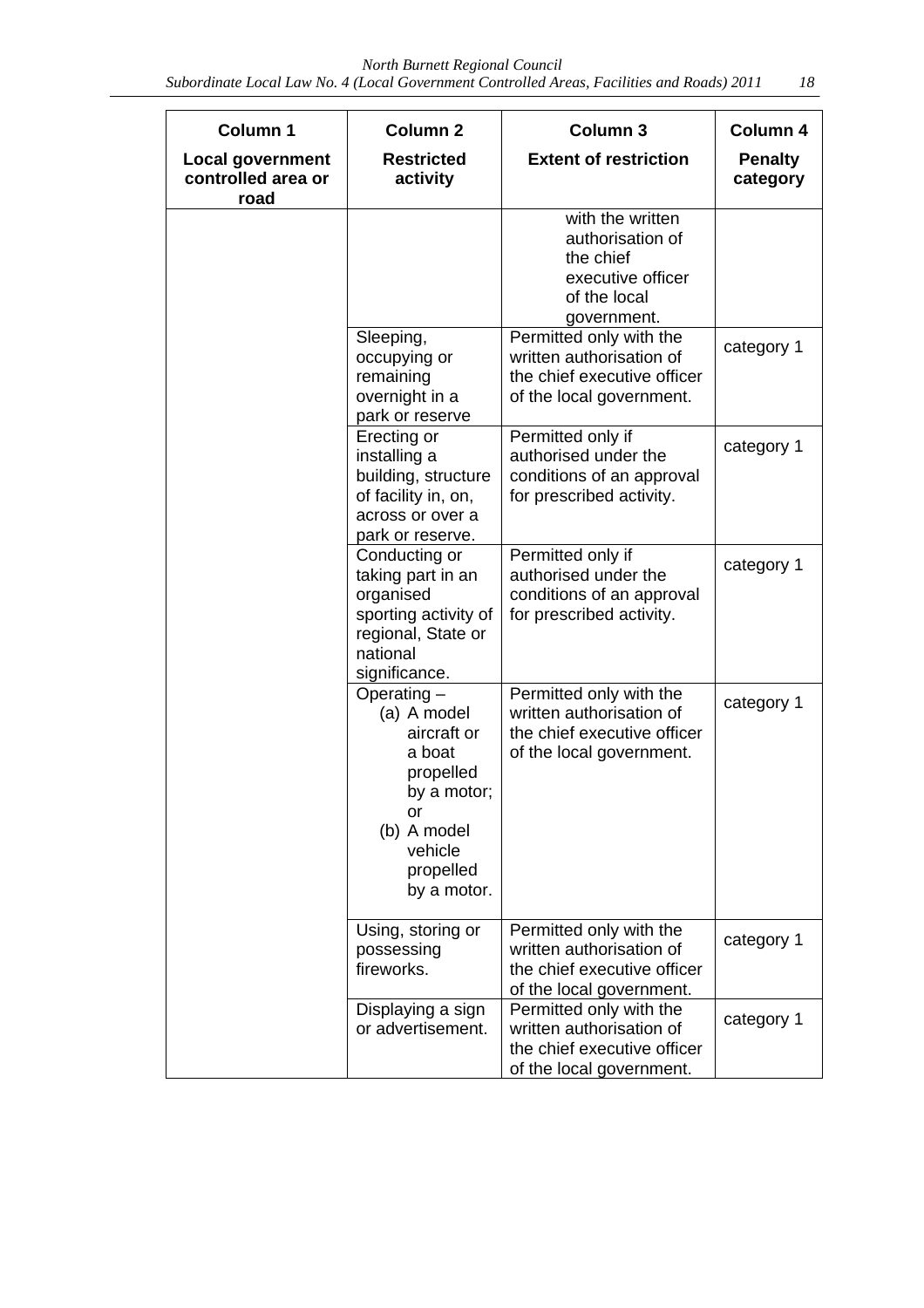### **Schedule 3 Motor vehicle access areas in local government controlled areas**

sections 6 and 7

*This schedule has been left intentionally blank.*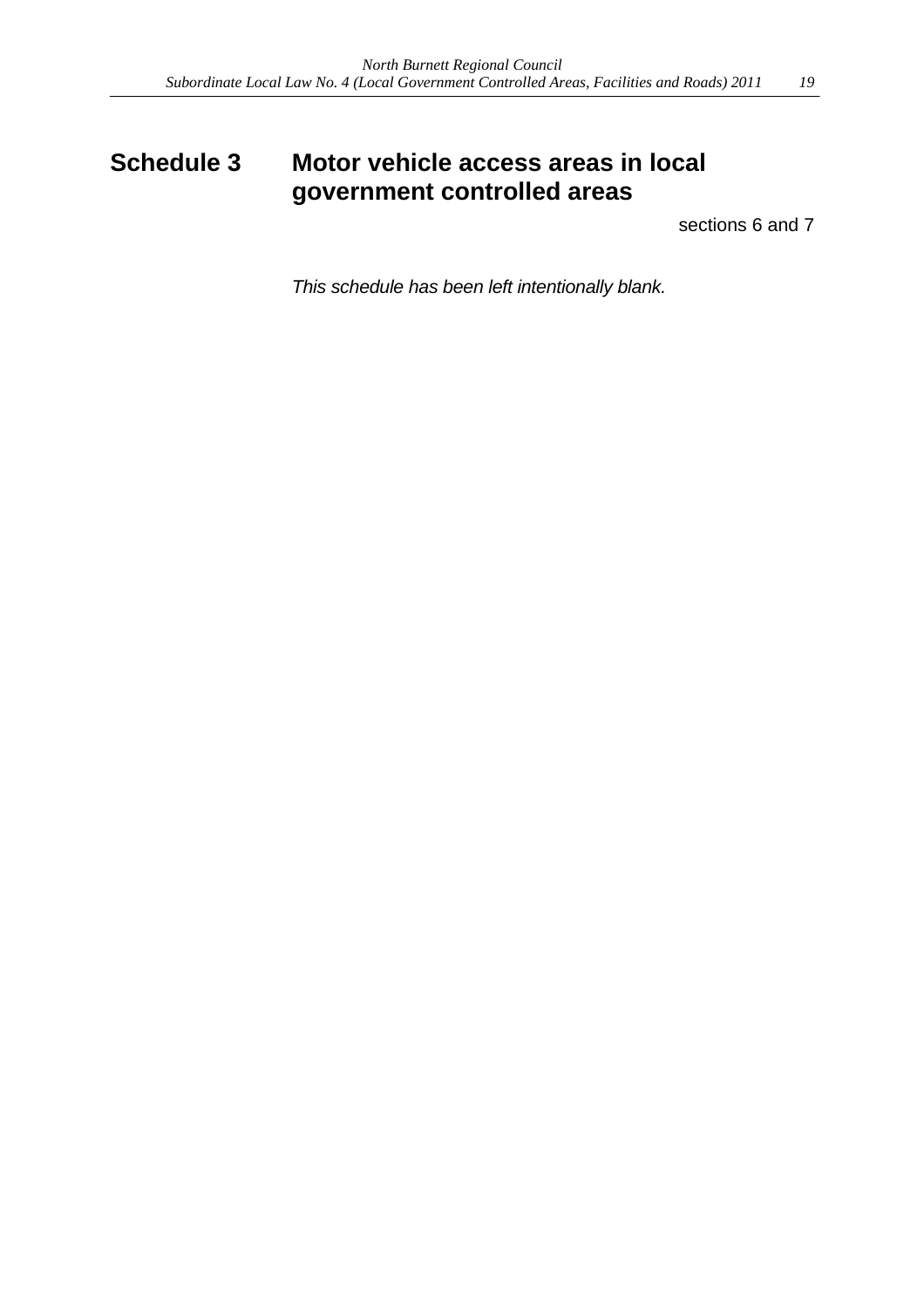## **Schedule 4 Dictionary**

Act means an Act of the Queensland Parliament:

*advertisement area* means the total area of an advertisement;

*advertising hoarding* means an off-site advertisement with an advertisement area exceeding 10m2. The term includes:

- i) a framework;
- ii) a signboard;
- iii) a noticeboard;
- iv) a wall;
- v) a fence; or
- vi) another structure or erection, used or intended to be used for the display of an advertisement whether or not such display is illuminated;

*aerial advertising device* means a fixed or captive balloon, kite, or inflated advertisement;

*animated or moving advertisement* means an advertisement that has moving parts or which rotates or revolves. The term includes advertisements containing chasing or running bulbs, reader boards (electronic variable message) and similar features;

*arcade directory advertisement* means a freestanding advisory advertisement located in front of an entrance to an arcade of shops which lists businesses located within the arcade;

*bank advertisement* means any advertisement projecting from the wall or face of a building or structure where the dimensions of the projection exceed the vertical dimension of the advertisement;

*banner advertisement* means any advertisement:

- i) suspended from any structure, tree or pole;
- ii) with or without supporting frame work; and
- iii) displaying an advertisement applied to paper, plastic or similar material or fabric of any kind.

The term excludes symbolic flags of any institution or business.

**beacon light** means any light with one or more beams, capable of being directed in one or more directions or capable or being revolved automatically. The term includes:

- i) a strobe or occulting light:
- ii) any other high density discharge lamp;
- iii) any device capable of converting light of mixed frequencies into an intense beam of light; and
- iv) any other similar light emitting appliance.

**bunting** includes decorative flags, pennants and streamers;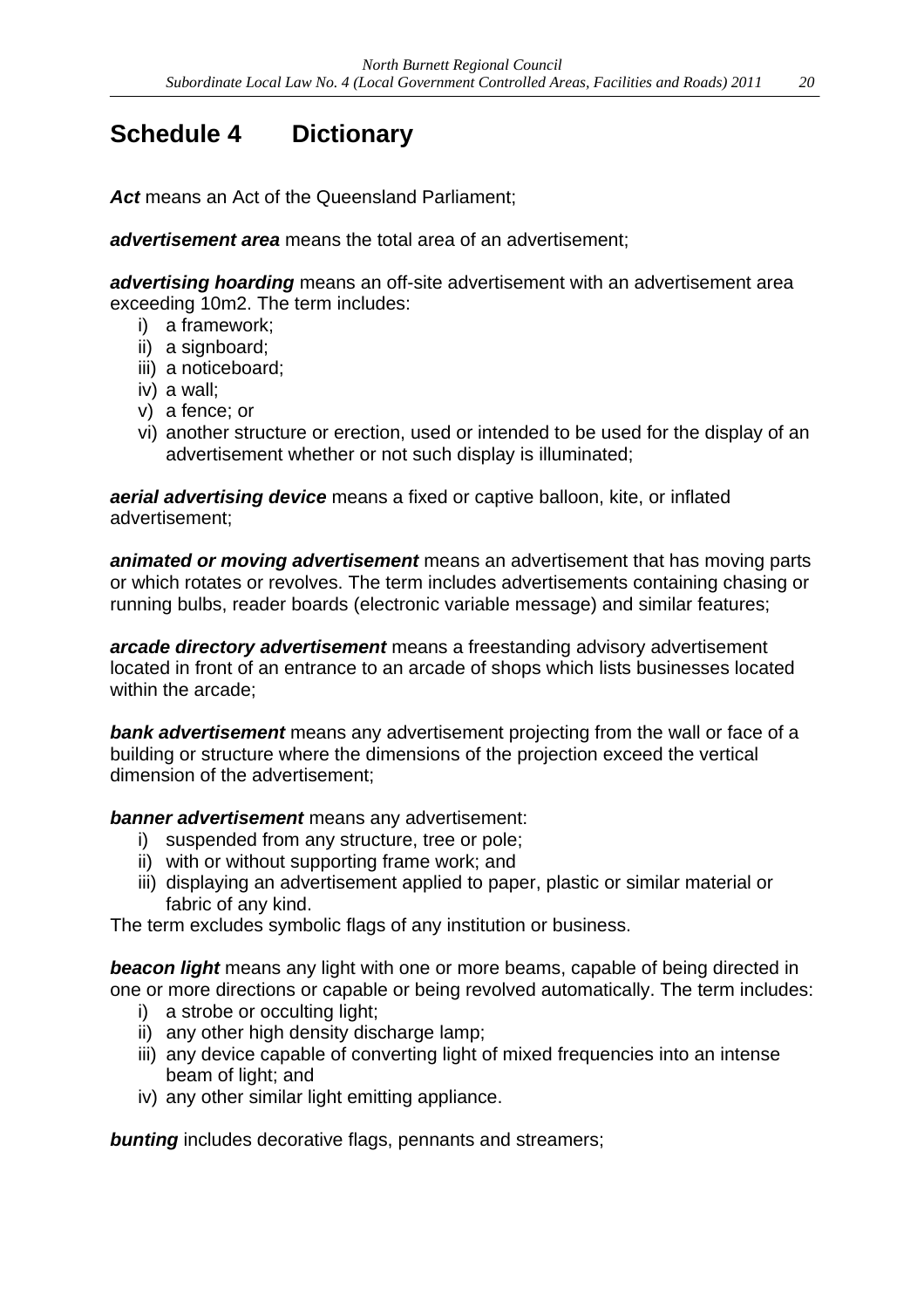*directional estate advertisement* means an off-site advertisement, not being an advertising hoarding, and used to indicate the location of an industrial or residential development display home village;

*estate entrance advertisement* means an advertisement placed or erected at the entrance to an industrial or residential development, identifying the particular development;

*estate sales office* means any premises including a caravan or relocatable home on which a sign is exhibited for the promotion and/or sale of land within an industrial or residential development, where the use of such facilities shall not be more than two (2) years from the date of commencement, unless approved by Council;

*fascia advertisement* means an advertisement which is affixed to, posted or painted on a fascia of a building, such that the advertisement protrudes no more than 100mm from the surface to which it is attached;

*freestanding advertisement* means an advertisement which:

- i) is erected on a pole or poles, or on a pylon structure ("a freestanding pole advertisement"); or
- ii) a solid, free standing structure, and does not form part of any building or other structure.

*illuminated advertisement* means an advertisement illuminated or designed for illumination by electricity or other means of artificial illumination either internally or externally;

*off-site advertisement* means an advertisement, either freestanding or affixed to a building or structure, that is intended to promote goods, services, a business, commercial enterprise or industry not available or conducted on-site;

*over awning advertisement* means an advertisement which is located on top of an awning, verandah or canopy with no part of the advertisement projecting above the roofline or beyond the awning, canopy or verandah edge;

*planning area* as defined by the applicable town planning schemes for the area.

*political advertisement* means a temporary advertisement exhibited for the purposes of an election;

*portable advertisement* means a freestanding moveable advertisement placed on the footpath, road reserve or other public place. The term includes sandwich and spinning boards;

*real estate advertisement* means a temporary advertisement on-site, advising of the owner's intention to sell, lease, tender or auction the land and/or building;

*revolving flashing light* means an advertisement containing flashing lights for example flashing lights similar to those used on emergency vehicles;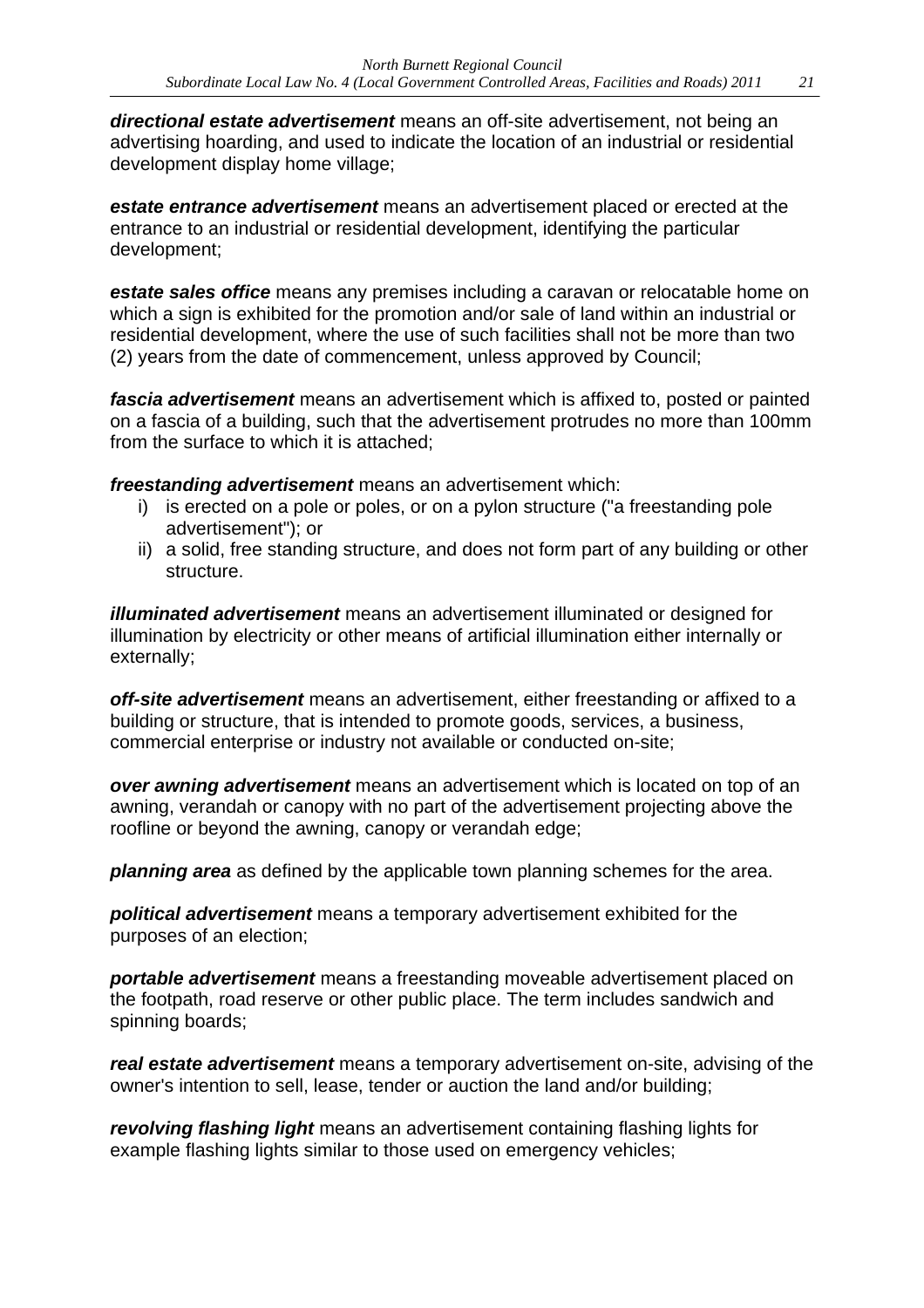*temporary advertisement* means an advertisement which, by its nature, is intended to be in place for only a limited amount of time, not exceeding three months. The term includes:

- i) a political advertisement;
- ii) a real estate advertisement; or
- iii) an advertisement for the sale, lease, tender or auction of a product.

*transom advertisement* means an advertisement attached to the transom, horizontal beam, of a doorway in a building;

*under awning advertisement* means an advertisement which is attached to the underside of an awning, verandah, or canopy;

**vehicle** means any air cushion vehicle, articulated vehicle, bicycle, caravan trailer, commercial vehicle, motor car, motor cycle, motor omnibus, motor truck, motor utility, truck, motor vehicle, omnibus, side car, tractor, trailer, tricycle or vehicle as defined in section 9 of the *Traffic Act*;

*wall advertisement* means an advertisement which is affixed to, posted or painted on a wall surface of a building, such that the advertisement protrudes no more than 100mm from the wall to which it is attached. The term excludes fascia, or transom advertisements;

*window advertisement* means an advertisement which is attached to or displayed on the exterior or interior surface of a window. The term includes a device which is suspended from the window frame and may also be illuminated, and excludes product displays or showcases viewed by pedestrians.